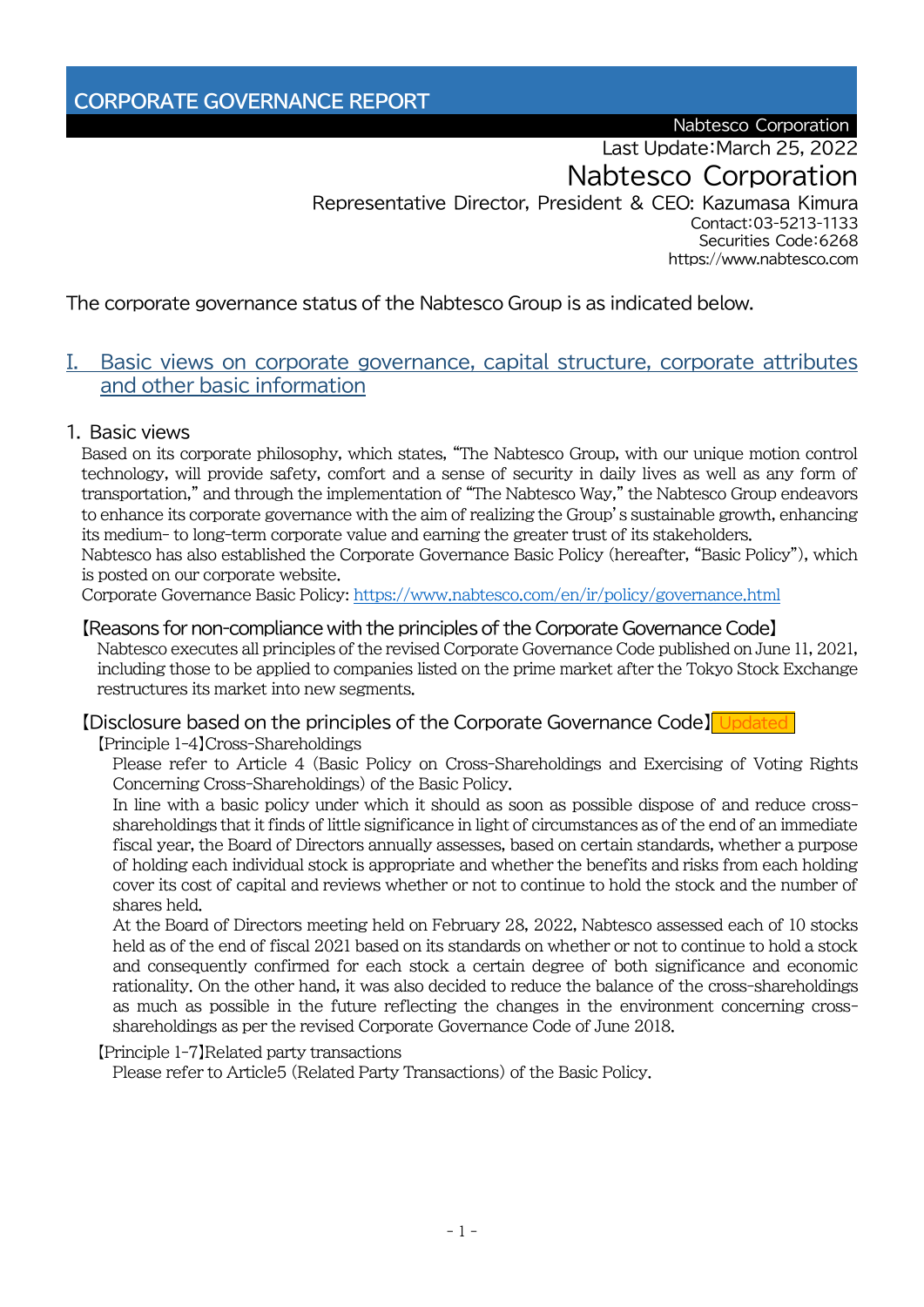【Supplementary Principle 2-4-1】Diversity in the promotion to core human resources

In order to have a pool of diverse human resources, Nabtesco encourages employees to think, learn and practice what they have learned on their own, and improves the in-house environment in a manner that increases diversity.

For the Company's policies on human capital development and the improvement of the in-house environment as well as for its ideas, numerical targets and past records concerning the employment and promotion to managerial positions of non-Japanese people, women and mid-career workers, please refer to the following sections on our corporate website:

Human Capital Development[: https://nabtesco.disclosure.site/en/themes/123](https://nabtesco.disclosure.site/en/themes/123)

Fostering Workplace Diversity:<https://nabtesco.disclosure.site/en/themes/122>

【Principle 2-6】 Roles of Corporate Pension Funds as Asset Owners Nabtesco deems that Principle 2-6 is not applicable to it because it adopts a defined contribution corporate pension plan as its retirement pension plan.

【Principle 3-1(i)】Business principles, business strategies and business plans

Nabtesco has set out its Action Guidelines as a common set of principles applying to all employees in the performance of their duties and decision-making. The Action Guidelines, along with our Corporate Philosophy and Our Promises, are collectively referred to as The Nabtesco Way, which is disclosed on our website and via other tools.

Nabtesco has also formulated and disclosed a Long-term Vision that integrates the ideal image of our goals for FY2030, as well as a Medium-term Management Plan.

Please refer to our webpages below for details.

The Nabtesco Way:<https://www.nabtesco.com/en/company/greeting.html> Long-term Vision:<https://www.nabtesco.com/en/company/vision.html> Medium-term Management Plan[: https://www.nabtesco.com/en/ir/policy/mid\\_term\\_plan.html](https://www.nabtesco.com/en/ir/policy/mid_term_plan.html)

【Principle 3-1(ii)】Basic views and guidelines on corporate governance Please refer to "I. 1. Basic views" of this report.

【 Principle 3-1(iii) 】 Board policies and procedures in determining the remuneration of senior management and Directors

Please refer to Article 24 (Remuneration of Management Personnel) of the Basic Policy.

【Principle 3-1(iv)】Board policies and procedures in the appointment/dismissal of senior management and the nomination of Directors and Audit & Supervisory Board Member candidates

Please refer to Article 23 (Nomination of Directors, Audit & Supervisory Board Members and CEO) of the Basic Policy.

【Principle 3-1(v)】Explanations with respect to the individual appointments/dismissals and nominations at the time of the appointment/dismissal of senior management and the nomination of Directors and Audit & Supervisory Board Member candidates by the Board of Directors

The reasons for appointing particular candidates to the position of Outside Director, and the career summaries, positions and assignments of other Directors and Audit & Supervisory Board Members, are disclosed in the notice of convocation of annual general meeting of shareholders and other materials. Please refer to our webpage below for details.

[https://www.nabtesco.com/en/ir/stock/shareholders\\_meeting.html](https://www.nabtesco.com/en/ir/stock/shareholders_meeting.html)

【Supplementary Principle 3-1-3】Initiatives on Sustainability

For Nabtesco's sustainability-related measures, investments in human capital and intellectual property and issues related to climate change, please access the following sections on our corporate website:

Sustainability:

<https://nabtesco.disclosure.site/en/themes/111>

Human capital:

<https://nabtesco.disclosure.site/en/themes/122>

<https://nabtesco.disclosure.site/en/themes/123>

Intellectual properties:

<https://nabtesco.disclosure.site/en/themes/80>

Climate change:

<https://nabtesco.disclosure.site/en/themes/126>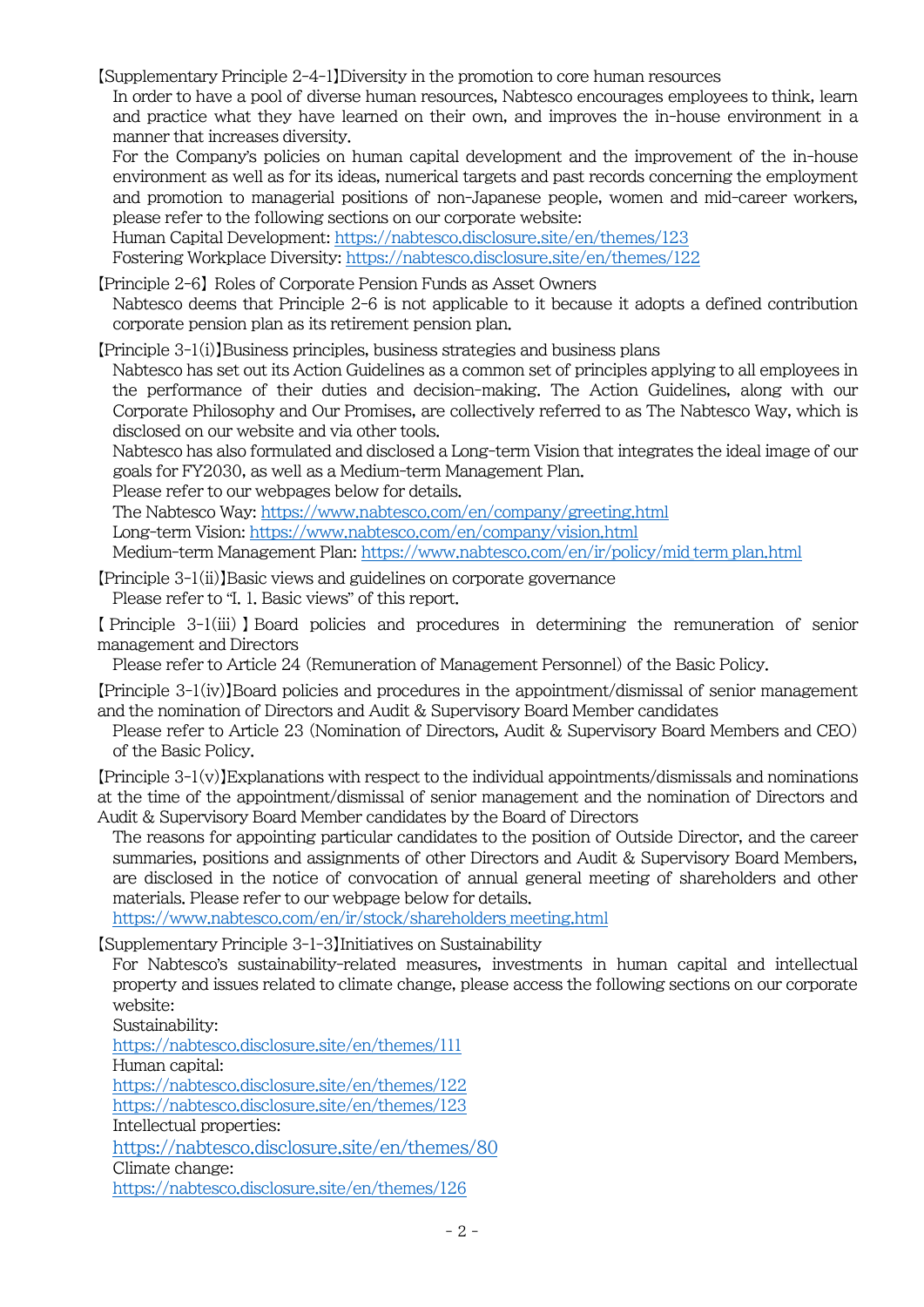- 【Supplementary Principle 4-1-1】Delegation to management Please refer to Article 15 (Delegation to Management Personnel) of the Basic Policy.
- 【Principle 4-9】Independence Standards and Qualification for Independent Outside Directors Please refer to Article 18 (Independent Outside Directors) of the Basic Policy.
- 【Supplementary Principle 4-10-1】Independent Nomination Committee and Remuneration Committee Please refer to Article 21 (Nomination Committee) and Article 22 (Remuneration Committee) of the Basic Policy, and to II.1. (Status of voluntary establishment of committees, their member composition and attributes of their chairpersons) and the supplementary explanation of this report.

【Supplementary Principle 4-11-1】Composition of the Board of Directors Please refer to Article 16 (Composition of the Board of Directors) of the Basic Policy. Also, please refer to the Skill Matrix of Directors and Audit & Supervisory Board Members, which is posted in the following section on our corporate website and also disclosed in the notice of convocation of the annual general meeting of shareholders and other documents: [https://nabtesco.disclosure.site/en/themes/133#skill\\_matrix](https://nabtesco.disclosure.site/en/themes/133#skill_matrix) [https://www.nabtesco.com/en/ir/stock/shareholders\\_meeting.html](https://www.nabtesco.com/en/ir/stock/shareholders_meeting.html)

【Supplementary Principle 4-11-2】Significant positions concurrently held by Outside Directors and Audit & Supervisory Board Members (Independent)

They are disclosed every year in the notice of convocation of annual general meeting of shareholders and other materials. Please refer to our webpage below for details. [https://www.nabtesco.com/en/ir/stock/shareholders\\_meeting.html](https://www.nabtesco.com/en/ir/stock/shareholders_meeting.html)

【Supplementary Principle 4-11-3】Assessment of effectiveness of the Board of Directors

In line with Article 25 of the Basic Policy, Nabtesco conducts analysis and assessment of the effectiveness of the Board of Directors every year based on the self-assessment, etc. of each Director with the aim of enhancing the functionality of the Board. In FY2021, self-assessment was conducted by all Directors and Audit & Supervisory Board Members by way of anonymous questionnaires, and the effectiveness of the Board was evaluated through discussions at the Board of Directors meeting based on the results including the summary and analysis by outside attorneys-at-law. An outline of the results is shown below.

In FY2021, as in the previous fiscal year, respondents self-assessed in the questionnaire survey as follows: the number of members and the composition of the Board of Directors are appropriate, and unrestricted and constructive discussions and exchanges of opinions take place at its meetings. In FY2020, the number of Independent Outside Directors was increased by one, thus accounting for at least one-third of the total number of directors. Moreover, discussions are conducted from even more diverse viewpoints at the meetings due to an increase in the number of female Directors in FY2020. Taking these points into consideration, the effectiveness of the Board is considered to be wellsecured.

On the other hand, it is deemed necessary to further improve the operational effectiveness of the Board to secure enough time for deliberations on important business issues including growth strategy. Nabtesco aims to further enhance its corporate governance by meeting the aforementioned challenges and further enhancing the functionality of the Board on a continual basis.

【Supplementary Principle 4-14-2】Self-improvement and training for Directors and Audit & Supervisory Board Members

Please refer to Article 27 (Self-improvement and Training for Directors and Audit & Supervisory Board Members) of the Basic Policy.

#### 【Principle 5-1】Constructive dialogue

Please refer to Article 29 (Constructive Dialogue) of the Basic Policy.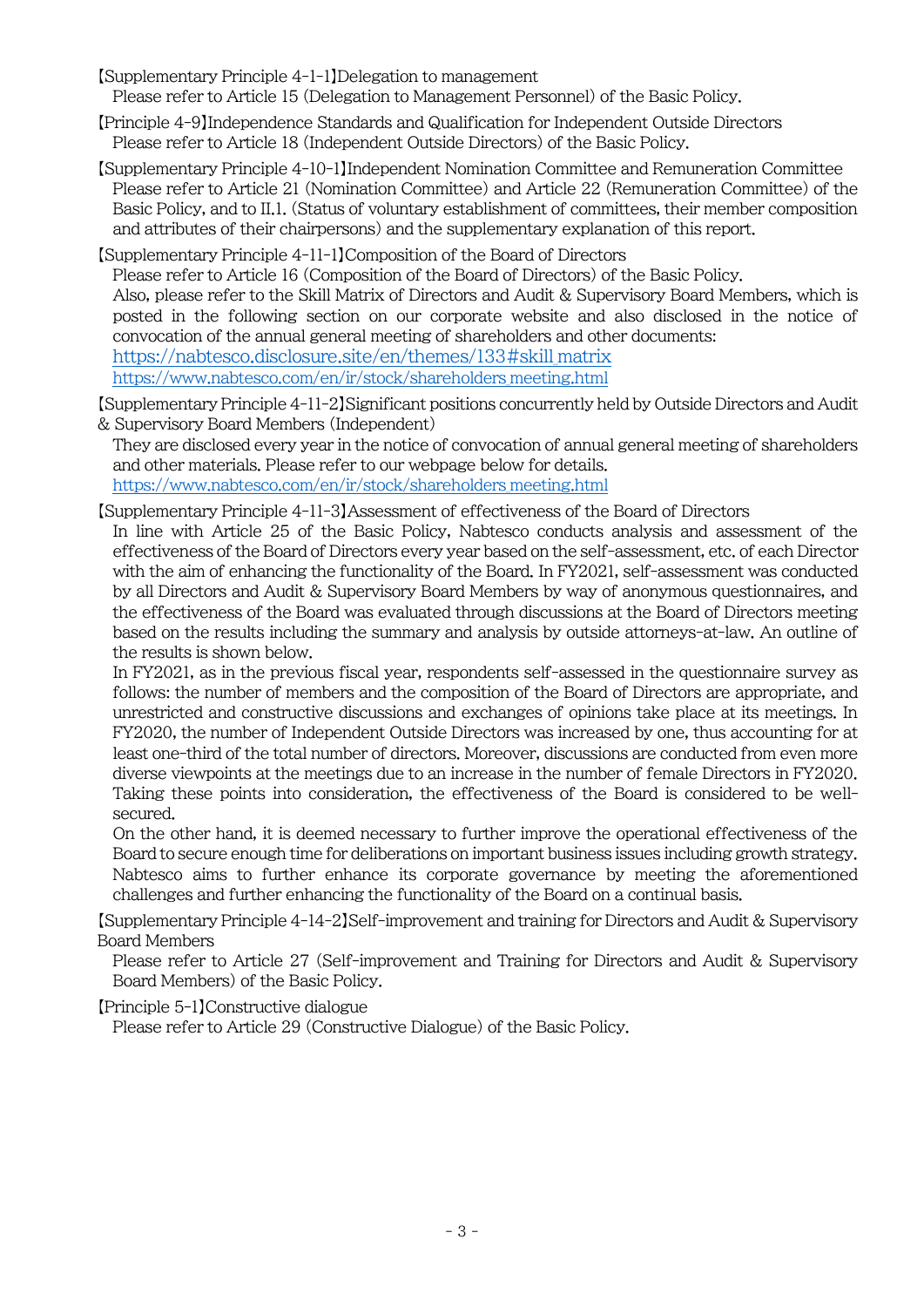## 2. Capital structure

Foreign shareholding ratio No less than 30%

## 【Major shareholders】 Updated

| Name / Company name                                  | Number of shares<br>owned | $Ratio(\%)$ |
|------------------------------------------------------|---------------------------|-------------|
| The Master Trust Bank of Japan, Ltd. (Trust Account) | 15,582,000                | 12.95       |
| Custody Bank of Japan, Ltd. (Trust Account)          | 6,648,300                 | 5.53        |
| Central Japan Railway Company                        | 5,171,000                 | 4.30        |
| <b>FANUC CORPORATION</b>                             | 3,760,000                 | 3.13        |
| Harmonic Drive Systems Inc.                          | 3,265,000                 | 2.71        |
| JPMorgan Securities Japan Co., Ltd.                  | 2,989,383                 | 2.48        |
| J. P. MORGAN BANK LUXEMBOURG S. A. 381572            | 2,377,700                 | 1.98        |
| SMBC Nikko Securities Inc.                           | 2,372,900                 | 1.97        |
| BNYM AS AGT/CLTS 10 PERCENT                          | 2,328,852                 | 1.94        |
| STATE STREET BANK WEST CLIENT-TREATY 505234          | 2,006,300                 | 1.67        |

**Controlling shareholders** None Parent company None

Supplementary explanation Updated

## 3. Corporate attributes

 $\overline{\phantom{0}}$ 

-

| Listed stock market and market section                                           | Tokyo Stock Exchange, First Section                   |
|----------------------------------------------------------------------------------|-------------------------------------------------------|
| Fiscal year-end                                                                  | December                                              |
| Business category                                                                | Machinery                                             |
| Number of employees (consolidated) as of the<br>end of the previous fiscal year  | $1,000$ or more                                       |
| Consolidated sales of the previous fiscal year                                   | 100 billion yen or more, and less than 1 trillion yen |
| Number of consolidated subsidiaries as of the<br>end of the previous fiscal year | 50 or more, and less than 100                         |

4. Guidelines for measures to protect minority shareholders in conducting transactions, etc. with controlling shareholders -

5. Other special circumstances that may have a material impact on corporate governance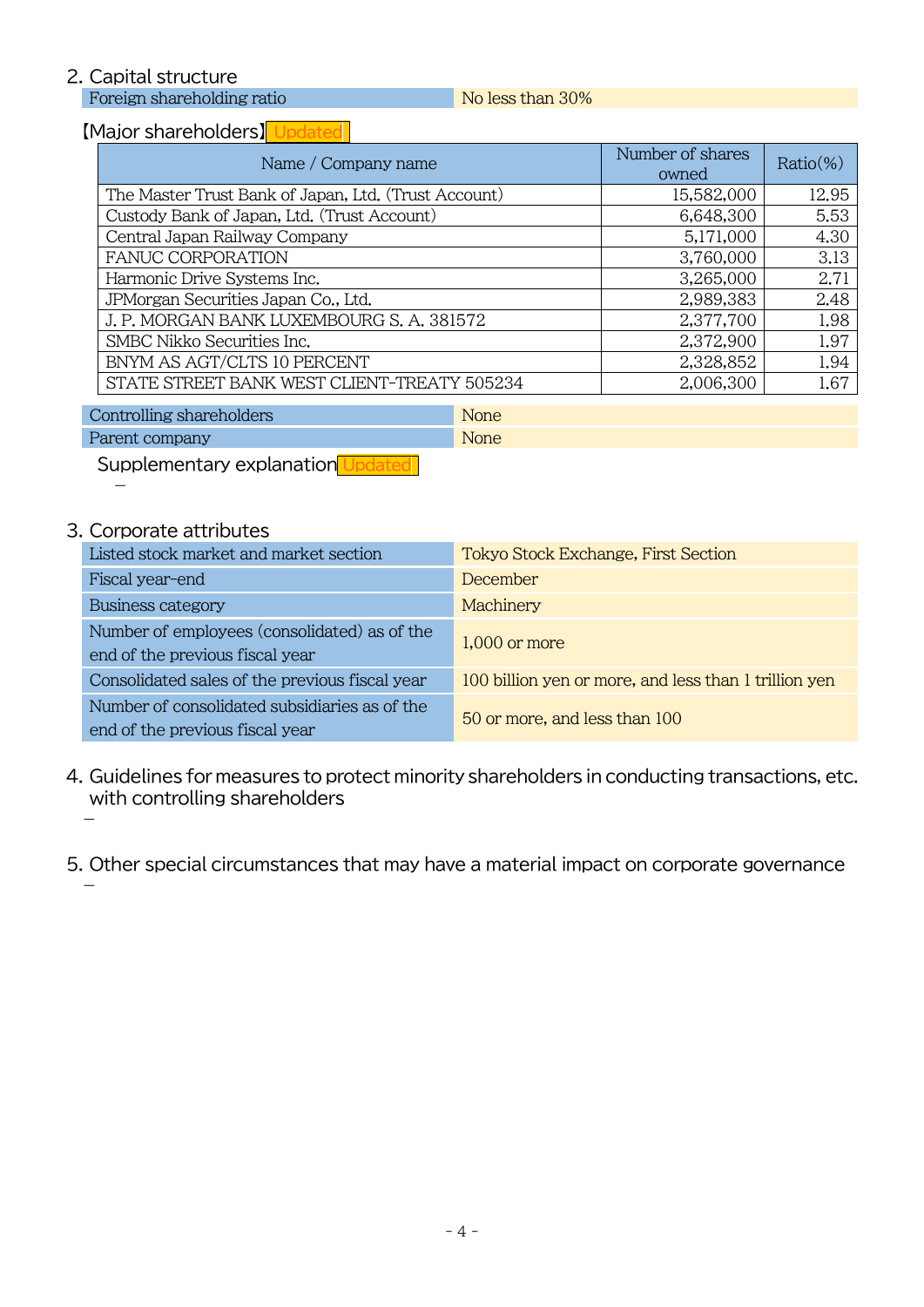## II. Business management organization and other corporate governance systems with regard to decision-making, execution of business and oversight in management

### 1. Organizational composition and operations, etc.

| Organization form |  | Company with "Kansayaku" (Audit & Supervisory<br><b>Board Members</b> ) |
|-------------------|--|-------------------------------------------------------------------------|
|                   |  |                                                                         |

| [Directors]                                    |          |
|------------------------------------------------|----------|
| Maximum number of Directors stipulated in      | 10       |
| the Articles of Incorporation                  |          |
| Term of office for Directors stipulated in the |          |
| Articles of Incorporation                      | l year   |
| Chairperson of the Board                       | Chairman |
| Number of Directors                            | 10       |
| Selection status of Outside Directors          | Selected |
| Number of Outside Directors                    | 5        |
| Number of Outside Directors who are            |          |
| designed as Independent Officer                | 5        |

#### Outside Directors' relationship with the Company (1) Updated

| Name        | Attribute       | Relationship with the Company $(*)$ |   |              |   |   |  |   |   |  |  |   |  |
|-------------|-----------------|-------------------------------------|---|--------------|---|---|--|---|---|--|--|---|--|
|             |                 | a                                   | b | $\mathbf{C}$ | d | e |  | g | h |  |  | k |  |
| Norio       | From another    |                                     |   |              |   |   |  |   |   |  |  |   |  |
| Uchida      | company         |                                     |   |              |   |   |  |   |   |  |  |   |  |
| Mari Iizuka | Scholar         |                                     |   |              |   |   |  |   |   |  |  |   |  |
| Naoko       |                 |                                     |   |              |   |   |  |   |   |  |  |   |  |
| Mizukoshi   | Attorney-at-law |                                     |   |              |   |   |  |   |   |  |  |   |  |
| Naoki       | From another    |                                     |   |              |   |   |  |   |   |  |  |   |  |
| Hidaka      | company         |                                     |   |              |   |   |  |   |   |  |  |   |  |
| Toshiya     | From another    |                                     |   |              |   |   |  |   |   |  |  |   |  |
| Takahata    | company         |                                     |   |              |   |   |  |   |   |  |  |   |  |

\* Categories of relationship with the Company

 $*$  " $\circ$ " when the Director presently falls, or has recently fallen, within the category; " $\triangle$ " when the director fell within the category in the past

 $*$  " $\bullet$ " when a close relative of the Director presently falls, or has recently fallen, within the category; " $\blacktriangle$ " when a close relative of the Director fell within the category in the past

- a A person who executes business of the Company or its subsidiary
- b A person who executes business or a non-executive director of a parent company of the Company

c A person who executes business of a brother company of the Company

d A person whose main business partner is the Company or a person who executes business of the same

e A main business partner of the Company or a person who executes business of the same

f A consultant, accountant or legal expert who receives a large amount of cash or other properties from the Company, in addition to executive remuneration

g A major shareholder of the Company (if the said major shareholder is a corporation, a person who executes business of the said corporation)

h A person who executes business of a business partner of the Company (that does not correspond to d, e, or f; applies only to the person in question)

i A person who executes business of an entity with which the Company has a cross-directorship arrangement (applies only to the person in question)

j A person who executes business of an entity that receives a donation from the Company (applies only to the person in question)

k Others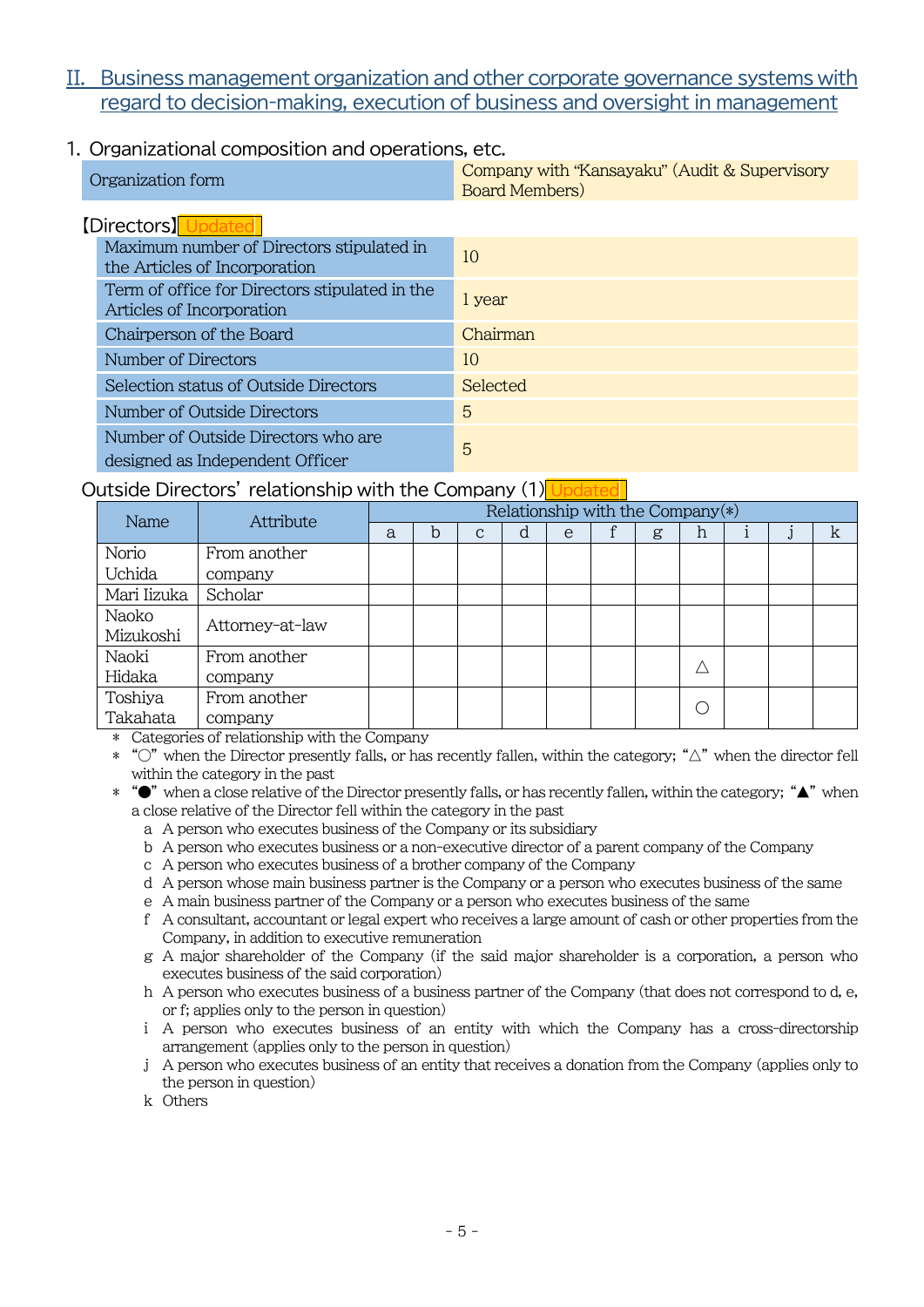# Outside Directors' relationship with the Company (2) Updated

| Name                   | Independent<br>Officer | Supplementary explanation for<br>applicable items                                                 | Reasons for appointment                                                                                                                                                                                                                                                                                                                                                                                                                                                                                                                                                                                                                                                                                                                                                                                                                                                                                                                                                                                                                                                                                                                                                                                                                                                           |
|------------------------|------------------------|---------------------------------------------------------------------------------------------------|-----------------------------------------------------------------------------------------------------------------------------------------------------------------------------------------------------------------------------------------------------------------------------------------------------------------------------------------------------------------------------------------------------------------------------------------------------------------------------------------------------------------------------------------------------------------------------------------------------------------------------------------------------------------------------------------------------------------------------------------------------------------------------------------------------------------------------------------------------------------------------------------------------------------------------------------------------------------------------------------------------------------------------------------------------------------------------------------------------------------------------------------------------------------------------------------------------------------------------------------------------------------------------------|
| Norio<br><b>Uchida</b> | $\bigcirc$             | (Significant positions<br>concurrently held)<br>· Outside Director of<br>ULVAC, Inc.              | Mr. Norio Uchida has served as<br>Representative Director of TOPCON<br>CORPORATION and has broad experience<br>and extensive knowledge and insight as a<br>corporate manager. As an Outside Director<br>of the Company from June 2015, he has<br>appropriately supervised management.<br>Based on his experience and insight, the<br>Company has appointed Mr. Norio Uchida as<br>an Outside Director, as we expect him to<br>provide supervision and advice utilizing his<br>insight, which is his role if he is elected as<br>an Outside Director.<br>As Mr. Norio Uchida also satisfies the<br>Company's "Standards for Independence of<br>Outside Officer" and the Tokyo Stock<br>Exchange's qualification criteria for an<br>Independent Officer, the Company<br>considers him capable of serving as an<br>Outside Director with no risk of conflict of<br>interest with general shareholders.                                                                                                                                                                                                                                                                                                                                                                               |
| Mari Iizuka            | $\bigcirc$             | (Significant positions<br>concurrently held)<br>· Professor of Doshisha<br><b>Business School</b> | Although Ms. Mari Iizuka has not been<br>involved in corporate management except<br>as an Outside Director of the Company, she<br>has a high level of expertise in the fields of<br>global management human resources and<br>international management strategies as a<br>Professor of Doshisha Business School, She<br>also held various posts including Chair of<br>Japan Global Compact Academic Network,<br>which was established for collaboration<br>between business and academia for<br>achievement of Sustainable Development<br>Goals (SDGs), and as an Outside Director of<br>the Company from March 2020, she has<br>appropriately supervised management.<br>Based on her experience and insight, the<br>Company has appointed Ms. Mari Iizuka as<br>an Outside Director, as we expect her to<br>provide supervision and advice utilizing her<br>insight, which is her role if she is elected as<br>an Outside Director.<br>As Ms. Mari Iizuka also satisfies the<br>Company's "Standards for Independence of<br>Outside Officer" and the Tokyo Stock<br>Exchange's qualification criteria for an<br>Independent Officer, the Company<br>considers her capable of serving as an<br>Outside Director with no risk of conflict of<br>interest with general shareholders. |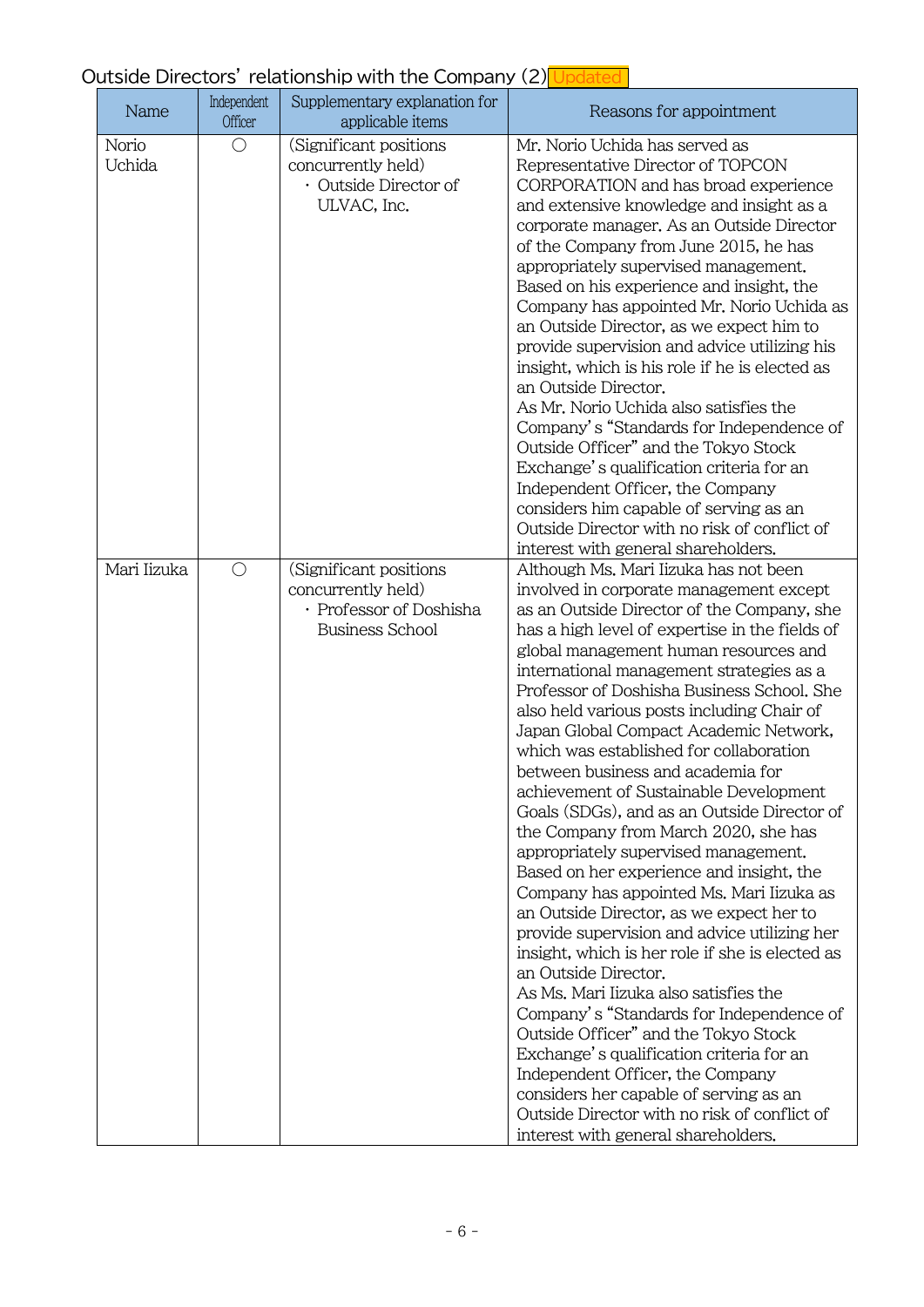| Naoko     | $\bigcirc$ | (Significant positions)                         | Although Ms. Naoko Mizukoshi has not been       |
|-----------|------------|-------------------------------------------------|-------------------------------------------------|
| Mizukoshi |            | concurrently held)                              | involved in corporate management except         |
|           |            | · Partner of Leftright Law                      | as an outside director, she has a high level    |
|           |            | & IP                                            | of expertise as an attorney-at-law. She also    |
|           |            | · External Director of TIS                      | held various posts including outside officers   |
|           |            | Inc.                                            | of other business entities and posts in public  |
|           |            |                                                 | offices including a member of Unfair            |
|           |            |                                                 | Competition Prevention Subcommittee,            |
|           |            |                                                 | Intellectual Property Committee, Industrial     |
|           |            |                                                 | Structure Council, Ministry of Economy,         |
|           |            |                                                 | Trade and Industry. As an Outside Director      |
|           |            |                                                 |                                                 |
|           |            |                                                 | of the Company from March 2020, she has         |
|           |            |                                                 | appropriately supervised management.            |
|           |            |                                                 | Based on her experience and insight, the        |
|           |            |                                                 | Company has appointed Ms. Naoko                 |
|           |            |                                                 | Mizukoshi as an Outside Director, as we         |
|           |            |                                                 | expect her to provide supervision and advice    |
|           |            |                                                 | utilizing her insight, which is her role if she |
|           |            |                                                 | is elected as an Outside Director.              |
|           |            |                                                 | As Ms. Mizukoshi also satisfies the             |
|           |            |                                                 | Company's "Standards for Independence of        |
|           |            |                                                 | Outside Officer" and the Tokyo Stock            |
|           |            |                                                 | Exchange's qualification criteria for an        |
|           |            |                                                 | Independent Officer, the Company                |
|           |            |                                                 | considers her capable of serving as an          |
|           |            |                                                 | Outside Director with no risk of conflict of    |
|           |            |                                                 | interest with general shareholders.             |
| Naoki     | $\bigcirc$ | The Nabtesco Group has a                        | Mr. Naoki Hidaka has been engaged in the        |
| Hidaka    |            | business relationship with                      | overseas businesses of SUMITOMO                 |
|           |            | Sumitomo Corporation,<br>where Mr. Naoki Hidaka | CORPORATION. After serving as General           |
|           |            |                                                 | Manager of the Transportation &                 |
|           |            | served as Representative                        | Construction Systems Business Unit, which       |
|           |            | Director. The trading                           | operates in the same business domain as the     |
|           |            | amount, however, is                             | Company, he served as Representative            |
|           |            | immaterial, accounting for                      | Director of SUMITOMO CORPORATION,               |
|           |            | less than 1% of the                             | and has broad experience and extensive          |
|           |            | consolidated net sales of                       | knowledge and insight as a corporate            |
|           |            | each of the Company and                         | manager. As an Outside Director of the          |
|           |            | Sumitomo Corporation in                         | Company from March 2021, he has                 |
|           |            | each of the past three fiscal                   | appropriately supervised management.            |
|           |            | years.                                          | Based on his experience and insight, the        |
|           |            | (Significant positions)                         | Company has appointed Mr. Naoki Hidaka          |
|           |            | concurrently held)                              | as an Outside Director, as we expect him to     |
|           |            | · Outside Director of                           | provide supervision and advice utilizing his    |
|           |            | <b>BROTHER</b>                                  | knowledge, which is his role if he is elected   |
|           |            | INDUSTRIES, LTD.                                | as an Outside Director.                         |
|           |            |                                                 | As Mr. Naoki Hidaka also satisfies the          |
|           |            |                                                 | Company's "Standards for Independence of        |
|           |            |                                                 | Outside Officer" and the Tokyo Stock            |
|           |            |                                                 | Exchange's qualification criteria for an        |
|           |            |                                                 | Independent Officer, the Company                |
|           |            |                                                 | considers him capable of serving as an          |
|           |            |                                                 | Outside Director with no risk of conflict of    |
|           |            |                                                 | interest with general shareholders.             |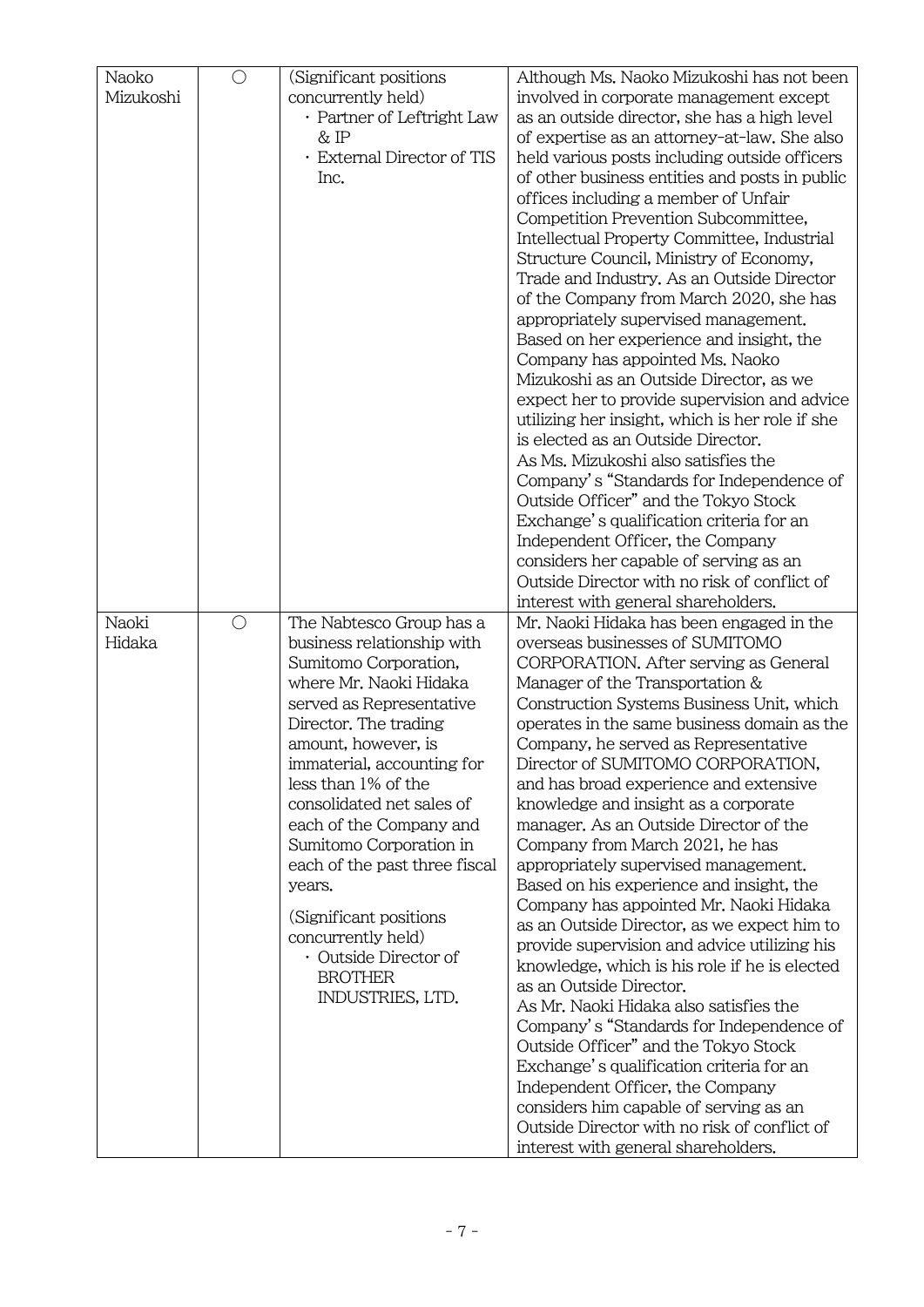| Toshiya  | The Nabtesco Group has a                            | Mr. Toshiya Takahata has been engaged in      |
|----------|-----------------------------------------------------|-----------------------------------------------|
| Takahata | business relationship with                          | operations related to intellectual property,  |
|          | Seiko Epson Corporation,                            | digital transformation, corporate planning,   |
|          | where Mr. Toshiya                                   | and sustainability at Seiko Epson             |
|          | Takahata served as                                  | Corporation. He has also served as a          |
|          | Director. The trading                               | Director of Seiko Epson Corporation, and      |
|          | amount, however, is                                 | has broad experience and extensive            |
|          | immaterial, accounting for                          | knowledge and insight as a corporate          |
|          | less than 1% of the                                 | manager.                                      |
|          | consolidated net sales of                           | Based on his experience and insight, the      |
|          | each of the Company and                             | Company has appointed Mr. Toshiya             |
|          | Sumitomo Corporation in                             | Takahata as an Outside Director, as we        |
|          | each of the past three fiscal                       | expect him to provide supervision and         |
|          | years.                                              | advice utilizing his knowledge, which is his  |
|          |                                                     | role if he is elected as an Outside Director. |
|          |                                                     | As Mr. Toshiya Takahata also satisfies the    |
|          |                                                     | Company's "Standards for Independence of      |
|          |                                                     | Outside Officer" and the Tokyo Stock          |
|          |                                                     | Exchange's qualification criteria for an      |
|          |                                                     | Independent Officer, the Company              |
|          |                                                     | considers him capable of serving as an        |
|          |                                                     | Outside Director with no risk of conflict of  |
|          |                                                     | interest with general shareholders.           |
|          | Voluntary establishment of committees corresponding |                                               |
|          | to Nominating Committee or Remuneration Committee   | Established                                   |

Status of voluntary establishment of committees, their member composition and attributes of their chairpersons

|                                                            | Name of<br>committee      | Total<br>number of<br>members | Number of Number of Number of Number of<br>full-time<br>members | Internal<br>Directors | Outside<br>Directors | outside<br>experts | Number of<br>others | Chairperson                 |
|------------------------------------------------------------|---------------------------|-------------------------------|-----------------------------------------------------------------|-----------------------|----------------------|--------------------|---------------------|-----------------------------|
| Committee<br>corresponding to<br>Nominating<br>Committee   | Nominating<br>Committee   | 5                             | $\overline{0}$                                                  |                       | 3                    | $\overline{0}$     |                     | Internal<br><b>Director</b> |
| Committee<br>corresponding to<br>Remuneration<br>Committee | Remuneration<br>Committee | 5                             | $\Omega$                                                        |                       | 3                    | $\overline{0}$     |                     | Internal<br><b>Director</b> |

#### Supplementary explanation Updated

Nominating Committee

The Nominating Committee, a consultative body of the Board of Directors, deliberates the nomination of candidates for Director, Audit & Supervisory Board Member, President (CEO) and Representative Director positions as well as a plan for successor to the President (CEO), etc., and reports the results to the Board of Directors. The committee is composed of three to five members, the majority of whom shall be Independent Outside Officers to ensure the independence of the committee (Article 21 of the Basic Policy; the numeral "1" appearing in the "Number of others" column in the above table refers to an Audit & Supervisory Board Member (Independent)). In FY2021, six meetings were held at which all committee members were present.

#### Remuneration Committee

The Remuneration Committee, a consultative body of the Board of Directors, deliberates the remuneration of the management team and reports the results to the Board of Directors. The committee comprises three to five members, with a majority being Independent Outside Officers to ensure the independence of the committee (Article 22 of the Basic Policy; the numeral "1" appearing in the "Number of others" column in the above table refers to an Audit & Supervisory Board Member (Independent)).In FY2021, two meetings were held at which all committee members were present.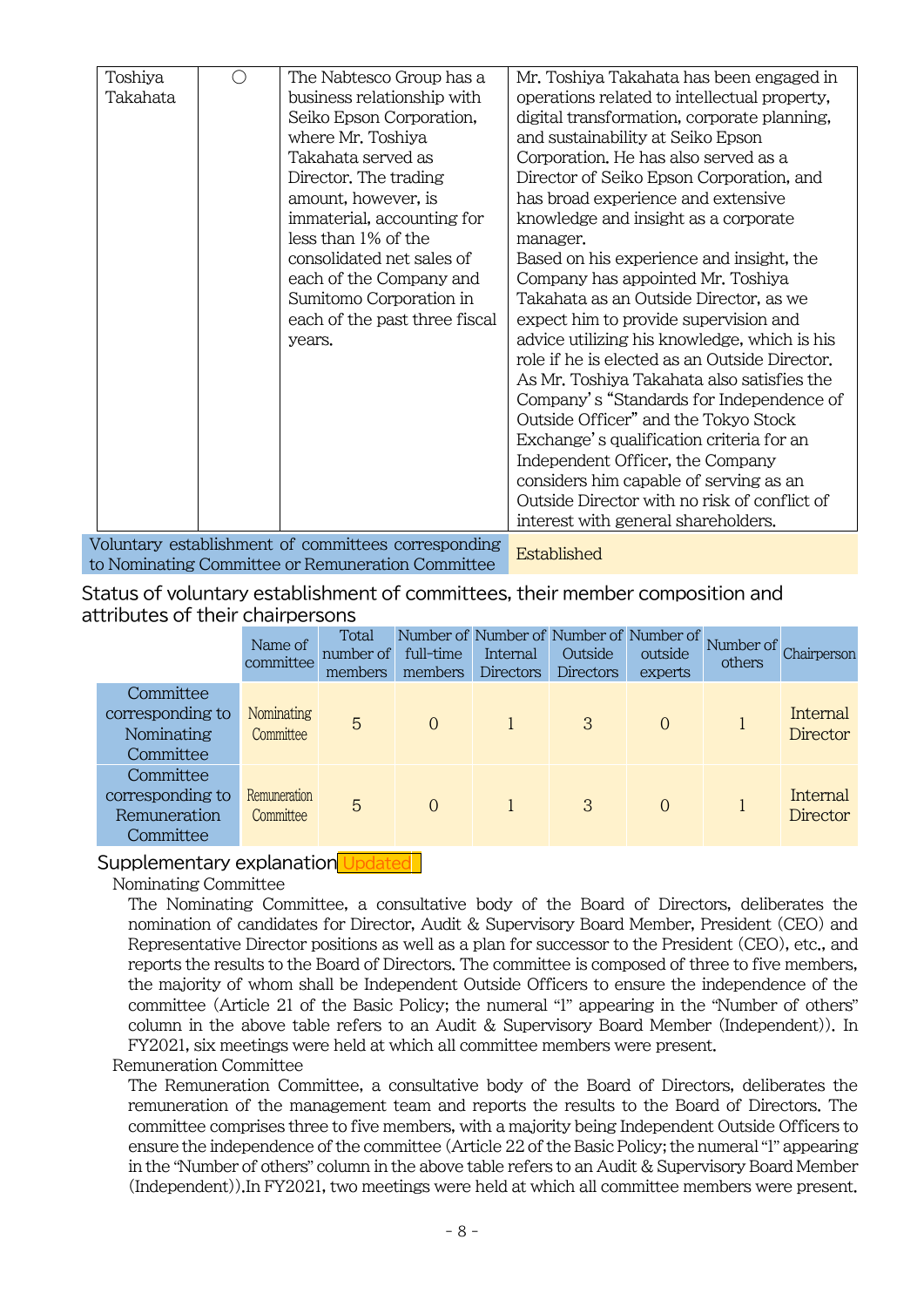#### 【Audit & Supervisory Board Members】

| Establishment of the Audit& Supervisory<br><b>Board</b>                                              | Established    |
|------------------------------------------------------------------------------------------------------|----------------|
| Maximum number of Audit& Supervisory<br>Board Members stipulated in the Articles of<br>Incorporation | 5              |
| Number of Audit& Supervisory Board Members                                                           | $\overline{5}$ |

#### Cooperation between Audit & Supervisory Board Members, accounting auditors and internal audit departments

Audit & Supervisory Board Member, including Audit & Supervisory Board Member (Independent), confer and exchange information and views on auditing with the Business Auditing Department, which performs internal auditing functions, and auditors of subsidiaries. Furthermore, they organize briefing sessions on auditing plans and results of the audit jointly with accounting auditors and foster mutual cooperation on occasions such as on-site inspections of inventories at plants. Moreover, the members of the internal auditing and finance &accounting departments have meetings and exchange views and information with accounting auditors on the status of development and operation of "internal control over financial reporting."

| Selection status of Audit & Supervisory<br>Board Members (Independent)                                  | Selected |
|---------------------------------------------------------------------------------------------------------|----------|
| Number of Audit & Supervisory Board<br>Members (Independent)                                            | 3        |
| Number of Audit & Supervisory Board<br>Members (Independent) who are designed as<br>Independent Officer | 3        |

### Audit & Supervisory Board Members' (Independent) relationships with the Company (1)

| Name     | Attribute       | Relationship with the Company (*) |   |   |  |   |  |   |   |  |  |   |  |   |
|----------|-----------------|-----------------------------------|---|---|--|---|--|---|---|--|--|---|--|---|
|          |                 | a                                 | b | С |  | e |  | g | h |  |  | k |  | m |
| Zenzo    |                 |                                   |   |   |  |   |  |   |   |  |  |   |  |   |
| Sasaki   | Attorney-at-law |                                   |   |   |  |   |  |   |   |  |  |   |  |   |
| Takemi   | From another    |                                   |   |   |  |   |  |   |   |  |  |   |  |   |
| Nagasaka | company         |                                   |   |   |  |   |  |   |   |  |  |   |  |   |
| Tetsuro  | From another    |                                   |   |   |  |   |  |   |   |  |  |   |  |   |
| Hirai    | company         |                                   |   |   |  |   |  |   |   |  |  |   |  |   |

\* Categories of relationship with the Company

- \* "○" when the Director presently falls, or has recently fallen, within the category; "△" when the director fell within the category in the past
- $*$  " $\bullet$ " when a close relative of the Director presently falls, or has recently fallen, within the category; " $\blacktriangle$ " when a close relative of the Director fell within the category in the past
	- a A person who executes business of the Company or its subsidiary
	- b A non-executive director or accounting advisor of the Company or its subsidiary
	- c A person who executes business or a non-executive director of a parent company of the Company
	- d An Audit & Supervisory Board Member of a parent company of the Company
	- e A person who executes business of a brother company of the Company
	- f A person whose main business partner is the Company or a person who executes business of the same
	- g A main business partner of the Company or a person who executes business of the same
	- h A consultant, accountant or legal expert who receives a large amount of cash or other properties from the Company, in addition to executive remuneration
	- i A major shareholder of the Company (if the said major shareholder is a corporation, a person who executes business of the said corporation)
	- j A person who executes business of a business partner of the Company (that does not correspond to f, g, or h; applies only to the person in question)
	- k A person who executes business of an entity with which the Company has a cross-directorship arrangement (applies only to the person in question)
	- l A person who executes business of an entity that receives a donation from the Company (applies only to the person in question)
	- m Others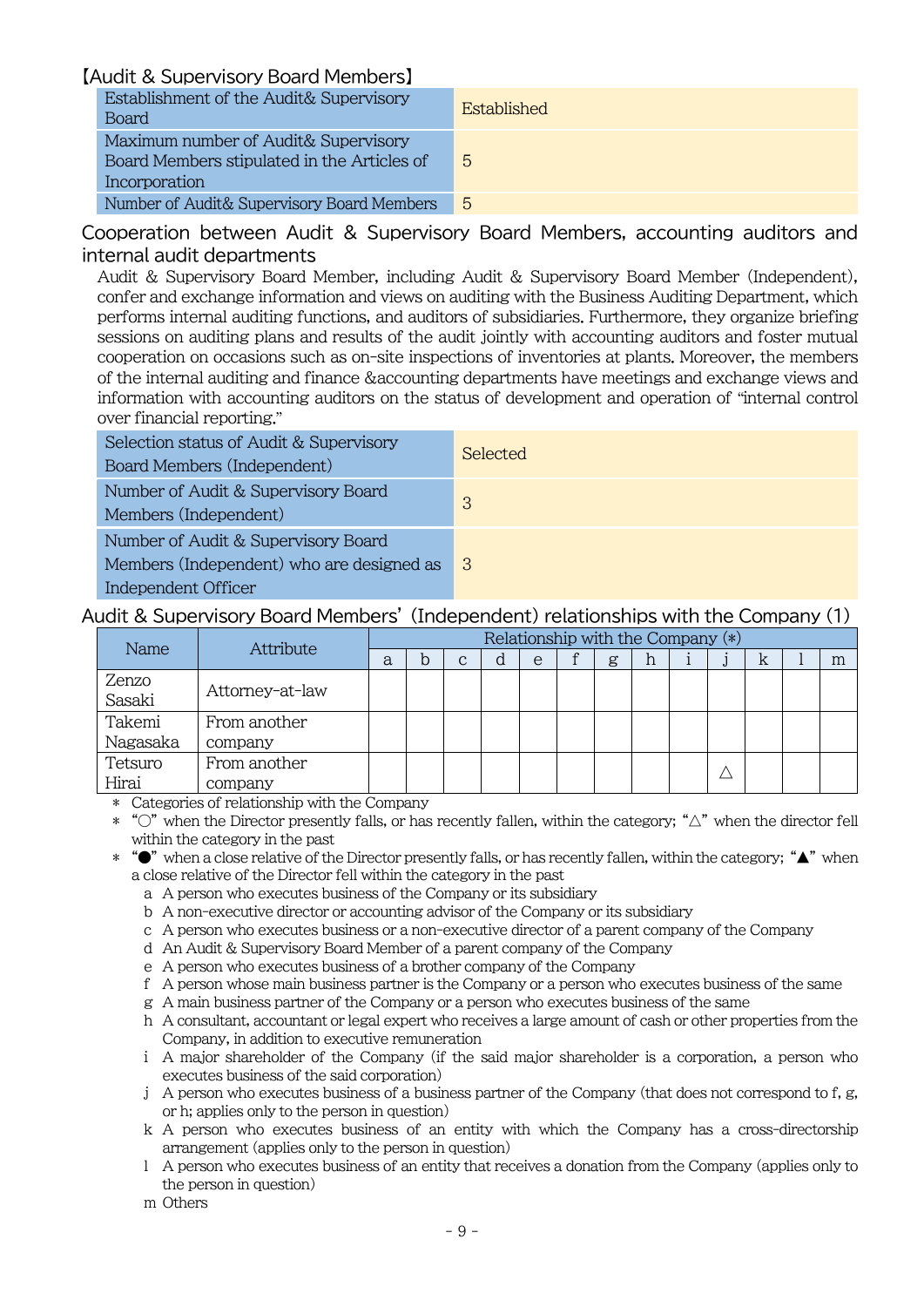| Audit & Supervisory Board Members' (Independent) relationships with the Company (2) |  |  |
|-------------------------------------------------------------------------------------|--|--|
|-------------------------------------------------------------------------------------|--|--|

| Name               | Independent<br><b>Officer</b> | Supplementary explanation for<br>applicable items                                                                          | Reasons for appointment                                                                                                                                                                                                                                                                                                                                                                                                                                                                                                                                                                                                                                                                                                                                                                                                                                                                                                                                                                  |
|--------------------|-------------------------------|----------------------------------------------------------------------------------------------------------------------------|------------------------------------------------------------------------------------------------------------------------------------------------------------------------------------------------------------------------------------------------------------------------------------------------------------------------------------------------------------------------------------------------------------------------------------------------------------------------------------------------------------------------------------------------------------------------------------------------------------------------------------------------------------------------------------------------------------------------------------------------------------------------------------------------------------------------------------------------------------------------------------------------------------------------------------------------------------------------------------------|
| Zenzo<br>Sasaki    | $\bigcirc$                    | (Significant positions concurrently<br>held)<br>· Attorney at Harumi-kyowa Law<br><b>Offices</b>                           | Mr. Zenzo Sasaki has many years of<br>service as a public prosecutor and<br>has a high level of legal knowledge,<br>as well as extensive insight and<br>capabilities in overall organizational<br>management.<br>Based on his experience and insight,<br>the Company has appointed Mr.<br>Zenzo Sasaki as an Audit &<br>Supervisory Board Member<br>(Independent) and expects that he is<br>capable of making fair decisions and<br>maintaining objectiveness and<br>neutrality toward management to<br>enhance the corporate governance<br>and maintain and improve<br>compliance in the Company.<br>As Mr. Zenzo Sasaki also satisfies<br>the Company's "Standards for<br>Independence of Outside Officer"<br>and the Tokyo Stock Exchange's<br>qualification criteria for an<br>Independent Officer, the Company<br>considers him capable of serving as<br>an Audit & Supervisory Board<br>Member (Independent) with no risk<br>of conflict of interest with general<br>shareholders. |
| Takemi<br>Nagasaka | $\bigcirc$                    | (Significant positions concurrently<br>held)<br>· Outside Audit & Supervisory<br>Board Member of Daio Paper<br>Corporation | Mr. Takemi Nagasaka has<br>specialized knowledge in accounting<br>and finance as well as experience as<br>the head of a company.<br>Based on his experience and insight,<br>the Company has appointed Mr.<br>Takemi Nagasaka as an Audit &<br>Supervisory Board Member<br>(Independent) and expects that he is<br>capable of making fair decisions and<br>maintaining objectiveness and<br>neutrality toward management to<br>enhance the corporate governance<br>of the Company.<br>As Mr. Takemi Nagasaka also<br>satisfies the Company's "Standards"<br>for Independence of Outside<br>Officer" and the Tokyo Stock<br>Exchange's qualification criteria for<br>an Independent Officer, the<br>Company considers him capable of<br>serving as an Audit & Supervisory<br>Board Member (Independent) with<br>no risk of conflict of interest with<br>general shareholders.                                                                                                              |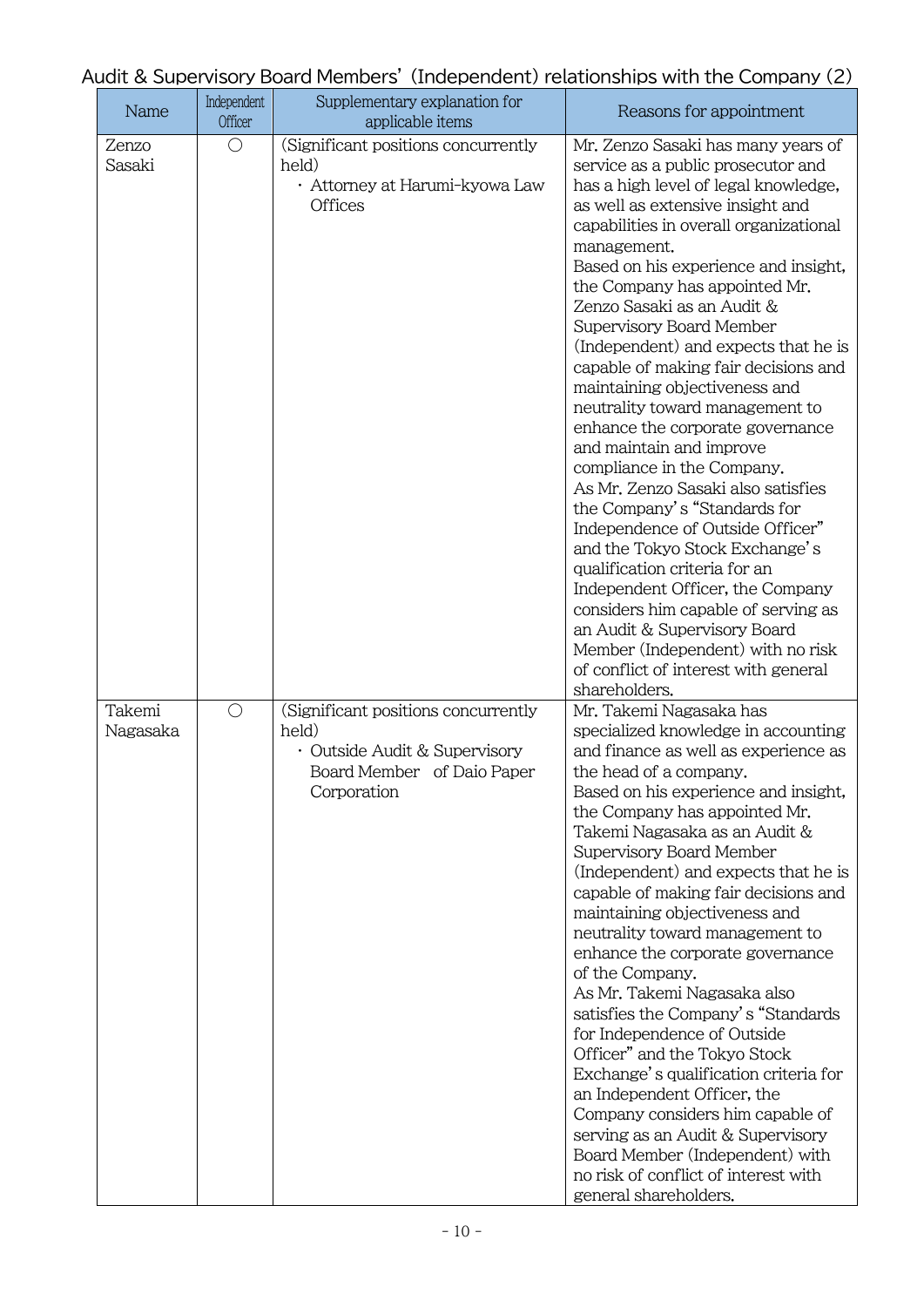| Tetsuro | The Nabtesco Group has a business     | Mr. Tetsuro Hirai has abundant        |
|---------|---------------------------------------|---------------------------------------|
| Hirai   | relationship with Toyota Tsusho       | experience in manufacturing as well   |
|         | Corporation, where Mr. Tetsuro Hirai  | as extensive insight and capabilities |
|         | served as a Executive Advisor. The    | as the head of a company.             |
|         | trading<br>however,<br>amount,<br>is  | Based on his experience and insight,  |
|         | immaterial, accounting for less than  | the Company has appointed Mr.         |
|         | 1% of consolidated net sales of each  | Tetsuro HIrai as an Audit &           |
|         | of the Company and Toyota Tsusho      | Supervisory Board Member              |
|         | Corporation in each of the past three | (Independent) and expects that he is  |
|         | fiscal years.                         | capable of making fair decisions and  |
|         |                                       | maintaining objectiveness and         |
|         |                                       | neutrality toward management to       |
|         |                                       | enhance the corporate governance      |
|         |                                       | of the Company.                       |
|         |                                       | As Mr. Tetsuro Hirai also satisfies   |
|         |                                       | the Company's "Standards for          |
|         |                                       | Independence of Outside Officer"      |
|         |                                       | and the Tokyo Stock Exchange's        |
|         |                                       | qualification criteria for an         |
|         |                                       | Independent Officer, the Company      |
|         |                                       | considers him capable of serving as   |
|         |                                       | an Audit & Supervisory Board          |
|         |                                       | Member (Independent) with no risk     |
|         |                                       | of conflict of interest with general  |
|         |                                       | shareholders.                         |

[Independent Outside Directors/Audit & Supervisory Board Member]

Number of Independent Outside Directors/Audit & Supervisory Board Member 8

#### Other matters relating to Independent Officers

The Company considers an Outside Director/Audit & Supervisory Board Member to be impartial if all of the following requirements are met in addition to the criteria for Independent Directors/Auditors set by the Tokyo Stock Exchange.

- 1) The Outside Director/Audit & Supervisory Board Member is not a current major shareholder (\*) of the Company or an executive of such shareholder;
	- \* Person who directly or indirectly holds more than 5% of all voting rights or a person who is listed among the top 10 shareholders in the most recent shareholder registry
- 2) The Outside Director/Audit & Supervisory Board Member is not an executive of a major lender (\*) of the Group;
	- \* A financial institution group (person who belongs to the consolidated group to which the Group's direct lender belongs) from which the Group borrows funds, and from which the Group's total amount of borrowing exceeds 2% of the Group's consolidated total assets as of the end of the previous fiscal year
- 3) The Outside Director/Audit & Supervisory Board Member is not a major business partner of the Group (defined by a yearly transaction amount that exceeds 1% of consolidated net sales) or its executive;
- 4) The Outside Director/Audit & Supervisory Board Member is not a person for whom the Group is a major business partner (defined by a yearly transaction amount that exceeds 1% of the counterparty's consolidated net sales) or its executive;
- 5) The Outside Director/Audit & Supervisory Board Member is not a consultant, accounting professional, or legal professional who receives a large amount of remuneration (more than ¥6 million yearly) from the Group other than officers' remuneration (including a case where an organization such as a corporation or an association to which the Outside Officer belongs receives remuneration);
- 6) The Outside Director/Audit & Supervisory Board Member is not an executive of an organization such as a corporation or an association that receives a large amount of donations (more than  $\frac{1}{6}$ 6 million yearly) from the Group;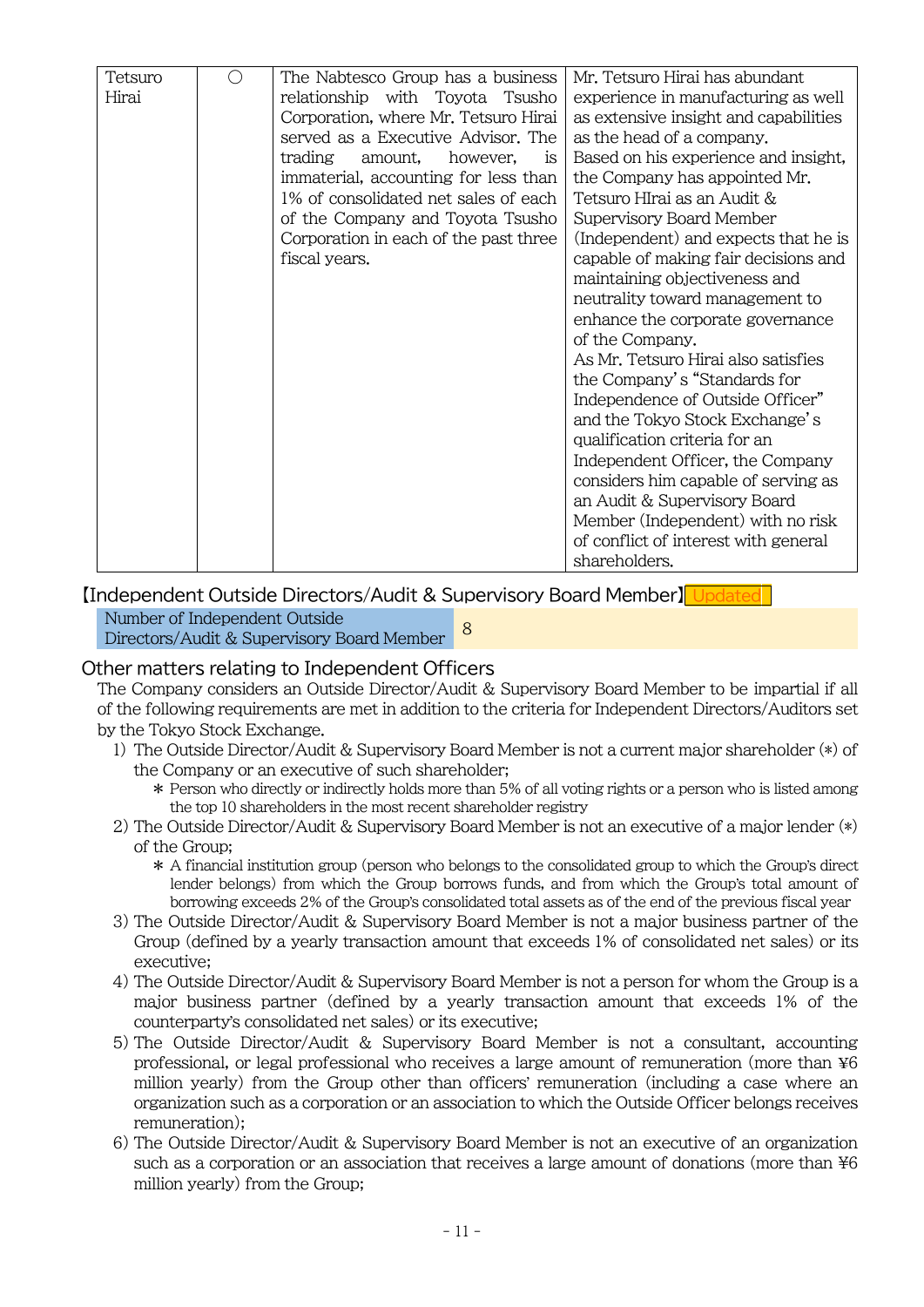- 7) The Outside Director/Audit & Supervisory Board Member is not a spouse or a relative within the second degree of consanguinity of the Group's executive; and
- 8) The Outside Director/Audit & Supervisory Board Member does not fall under any of the abovementioned items from 1) through 6) for the past three years.
- 9) The Outside Director/Audit & Supervisory Board Member holds his/her office as an outside officer of Nabtesco for a period not exceeding eight years in total.

## 【Incentives】

Implementation status of policies concerning incentives for Directors concerting Introduction of performance-based remuneration

### Supplementary explanation for applicable items

・ Compensation to Directors is composed of monthly compensation, comprising fixed basic compensation and short-term performance-linked compensation, and the Board Benefit Trust (BBT), which is stock compensation based on the degree of achievement of the Medium-term Management Plan as well as share value.

・ Basic policy on the remuneration system:

The system shall ensure that shareholders and management share common interests by strengthening the link between compensation and the Company's performance and share value. The system shall function as an incentive to improve the medium- to long-term performance of the Group.

The process of determining the compensation system shall be highly objective and transparent. For further details, please refer to "Disclosure of policy on determination of remuneration amounts or calculation methods" under 【Matters relating to remuneration for Directors】 below.

#### Recipients of stock options

-

### Supplementary explanation for applicable items

### 【Matters relating to remuneration for Directors】

Disclosure of individual remuneration of each Not disclosed

#### Supplementary explanation for applicable items Updated

The total amount of the annual remuneration of Directors in FY2021 was 352 million yen paid to 13 Directors (including 39 million yen paid to five Outside Directors), out of which the monthly compensation was 250 million yen (including 39 million yen for five Outside Directors). With the introduction of the BBT (for which Outside Directors are not eligible), the total amounts of 7 million yen and 95 million yen were recorded as expenses for the benefits granted during the service period and at retirement, respectively, based on the number of stock delivery points granted or expected to be granted in FY2021 (the amounts were recorded based on the Japanese GAAP).

Policy on determination of remuneration amounts or calculation methods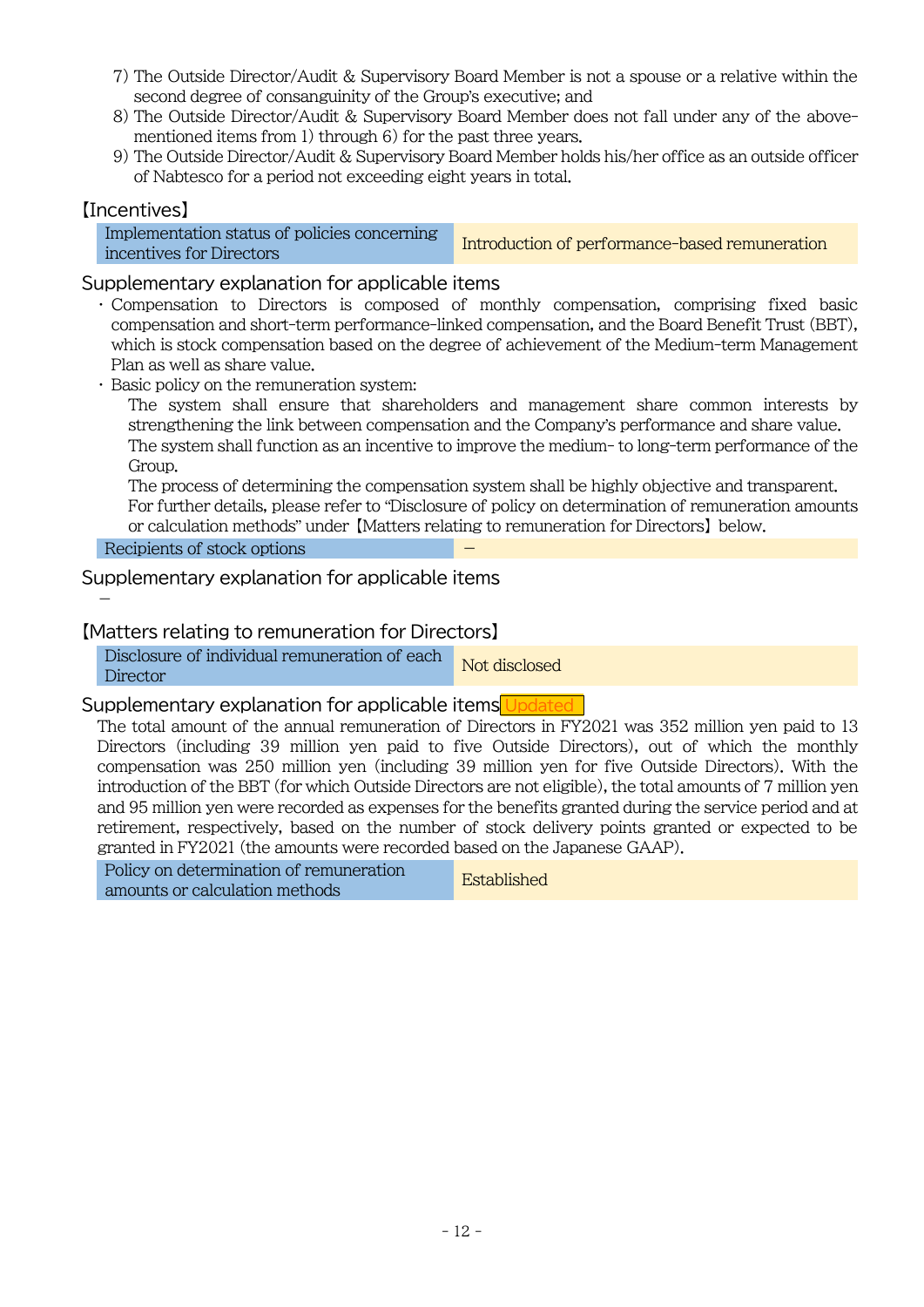Disclosure of policy on determination of remuneration amounts or calculation methods Indate

■Structure of the remuneration system

- 1) Compensation to Directors is composed of monthly compensation, comprising fixed basic compensation and short-term performance-linked compensation, and the Board Benefit Trust (BBT), which is stock compensation based on the degree of achievement of the Medium-term Management Plan as well as share value.
- 2) Basic compensation is fixed compensation according to the position of each Director, and is paid as monthly compensation.
- 3) The amount of performance-linked compensation (monthly compensation) to be paid is determined according to the following formula, based on the degree of achievement of annual results.

<Short-term performance-linked compensation>

Short-term performance-<br> $\frac{1}{2}$  = Standard payment  $\frac{1}{2}$  > Performance<br>linked compensation  $\frac{1}{2}$  = amount by position  $\frac{1}{2}$  evaluation co

evaluation coefficient

\* Performance evaluation coefficient:

Determined by a matrix table using ROIC and profit (attributable to owners of the parent) for the previous fiscal year within a certain threshold as indicators (coefficient: 0.00 – 3.00)

For Directors in charge of internal companies, short-term performance-linked compensation is adjusted based on factors including the net sales growth rate, degree of improvement of operating income, degree of ROIC improvement, R&D indicators, and environmental indicators of the relevant companies.

4) Stock compensation is paid using the Board Benefit Trust (BBT) mechanism, and the amount of payment is determined according to the following formula, based on the degree of achievement of the Medium-term Management Plan.

<Tenure grant-type stock compensation>

|  |                                               | Tenure grant- Share grant Performance Medium-term Management         |
|--|-----------------------------------------------|----------------------------------------------------------------------|
|  |                                               | type stock = points by $\times$ evaluation $\times$ Plan achievement |
|  | compensation position coefficient coefficient |                                                                      |
|  |                                               |                                                                      |

\* Performance evaluation coefficient:

- Determined by a matrix table using ROIC and profit (attributable to owners of the parent) for the previous fiscal year within a certain threshold as indicators  $(coefficient:  $0.00 - 3.00$ )$
- \* Medium-term Management Plan achievement coefficient:

Set based on the degree of achievement of the net sales and operating income stated in the Medium-term Management Plan  $(0 - 0.5)$ 

Grant points will be vested on the day of the Annual General Meeting of Shareholders relating to the final fiscal year ending within three years from the awarding of points.

<Retirement grant-type stock compensation>

Retirement grant-type stock compensation=Share grant points by position

- Grant points will be vested on the day that the Director retires.
- 5) The composition of Directors' compensation emphasizes the link with performance and shareholder value.

|                   | Performance-linked compensations<br>Fixed compensation |                         |                    |                       |  |
|-------------------|--------------------------------------------------------|-------------------------|--------------------|-----------------------|--|
| Position          | <b>Basic</b>                                           | Short-term performance- | Tenure grant-type  | Retirement grant-type |  |
|                   | compensation                                           | linked compensation     | stock compensation | stock compensation    |  |
| Chairman of the   | 30%                                                    | 30%                     | 20%                | 20%                   |  |
| Board / President |                                                        |                         |                    |                       |  |
| Director          | 35%                                                    | 30%                     | 20%                | 15%                   |  |

\* The above-mentioned percentages show model compositions, where the figures are the median by position with the target achievement rate for performance-linked compensation set at 100%.

6) Compensation, etc., for Outside Directors and Audit & Supervisory Board Members consists only of fixed compensation, with no performance-linked compensation, as these officers are in a position independent from business execution.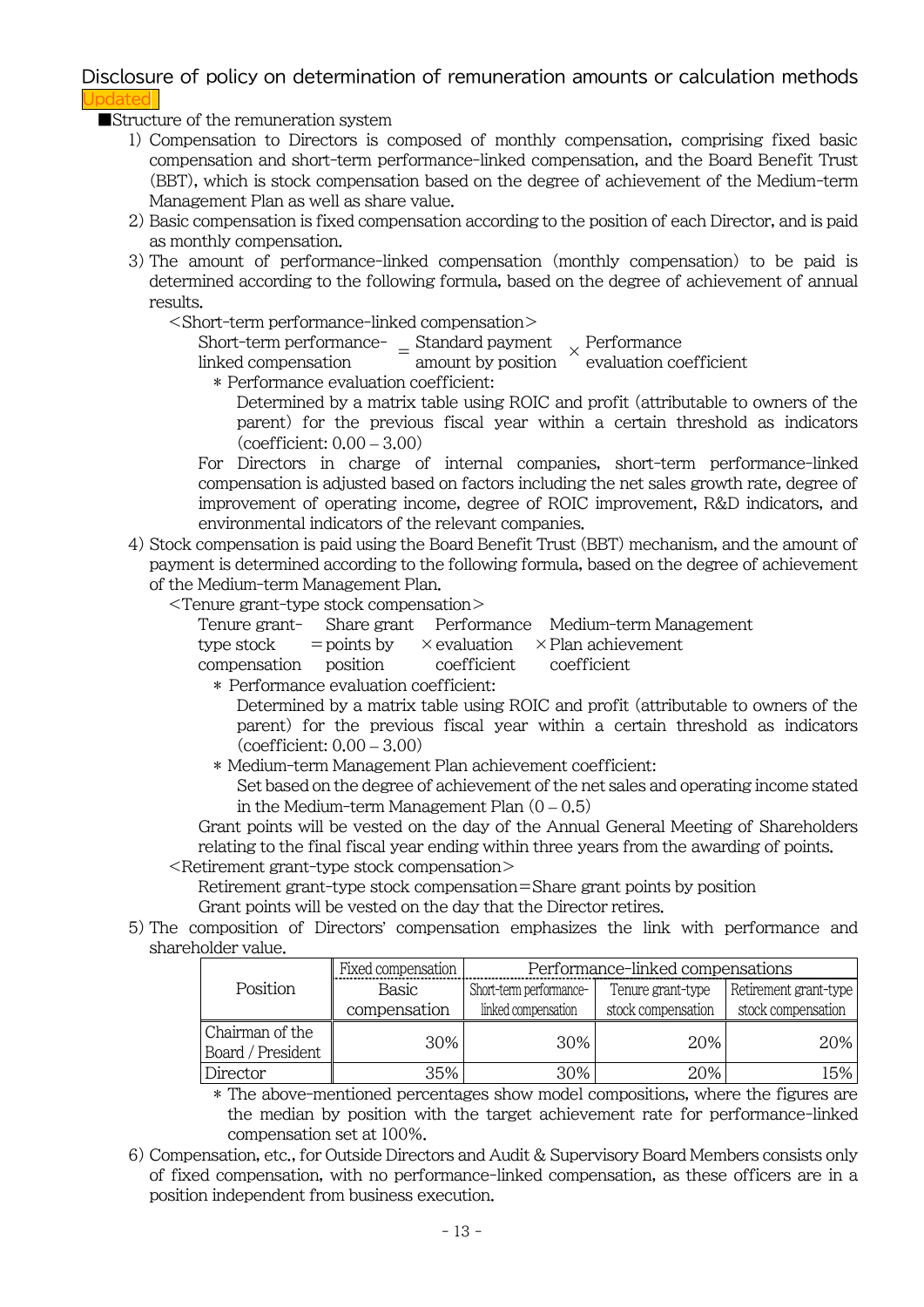- 7) As a result of having to revise the financial results of past fiscal years due to inappropriate accounting, etc., the Company has set compensation regulations so as to demand the return of all or part of performance-linked compensation in the event of material revisions in the performance of past fiscal years which was the basis of the calculation of performance-linked compensation, or in the event that the Company incurs material loss due to an officer's wrongful or illegal act.
- ■Nabtesco's approach to indicators for performance-linked compensation

The basic indicators for performance-linked compensation paid to Directors (excluding Outside Directors) are ROIC and profit (attributable to owners of the parent), which reflect the fruits of all employee activity and are principal indicators linked to the improvement of ROE. In this way, the Company encourages all Directors to take note of capital costs and payout ratio, and promotes management that is mindful of the sustainable growth of the Group. Furthermore, indicators for Directors in charge of businesses have the added functions of incentivizing them to improve performance in the medium to long term by including R&D indicators to encourage the creation of intellectual property and environmental indicators showing how much  $CO<sub>2</sub>$  emission was reduced, in addition to management indicators such as the degree of ROIC improvement.

Furthermore, net sales and operating income are adopted as indicators for the degree of achievement of the Medium-term Management Plan, as they reflect the business activities of all Directors and employees, with the aim of aligning all business activities in one direction.

However, in case of impacts from events not triggered by the Company's management decisions, above indicators may be adjusted.

<Actual performance of principal indicators related to performance-linked compensation>

| <b>ROIC</b>                                                                                   | Net sales             | Operating income     | <b>Profit</b>        |  |
|-----------------------------------------------------------------------------------------------|-----------------------|----------------------|----------------------|--|
| 8.2%                                                                                          | $279,358$ million yen | $28,533$ million yen | $20,505$ million yen |  |
| Performance-linked compensation for the fiscal year under review is calculated based on the   |                       |                      |                      |  |
| figures in the financial results as of December 31, 2020. Because a gain on valuation of      |                       |                      |                      |  |
| subscription rights to shares of Harmonic Drive Systems Inc. held by the Company was          |                       |                      |                      |  |
| recognized in the fiscal year under review, the amount of profit was adjusted accordingly for |                       |                      |                      |  |
| use as an indicator.                                                                          |                       |                      |                      |  |

#### ■Method, etc. for determining compensation

The Board of Directors determines the policy regarding compensation, etc., of Directors, compensation system, level, and amount paid to each Director, based on the deliberations and reporting of the Compensation Committee, which is composed of one internal Director and four Independent Outside Directors/Audit & Supervisory Board Members (Independent).

Compensation, etc. of Audit & Supervisory Board Members is decided upon consultation with Audit & Supervisory Board Members.

The activities of the Committee, etc. during the fiscal year under review that deliberated and determined compensation, etc. of Directors are as follows.

 $\le$ Number of the committee meetings, etc. held (from January to December 2021) $>$ Remuneration Committee meeting: twice Board of Directors meeting: twice

#### 【Supporting system for Outside Directors / Audit & Supervisory Board Members (Independent)】

Outside Directors and Audit & Supervisory Board Members (Independent) are provided with uninterrupted access to management information via the management information online database, as well as notifications of Board of Directors meetings and the agenda to be discussed. Notifications of Board of Directors meetings are also sent separately via Internet mail.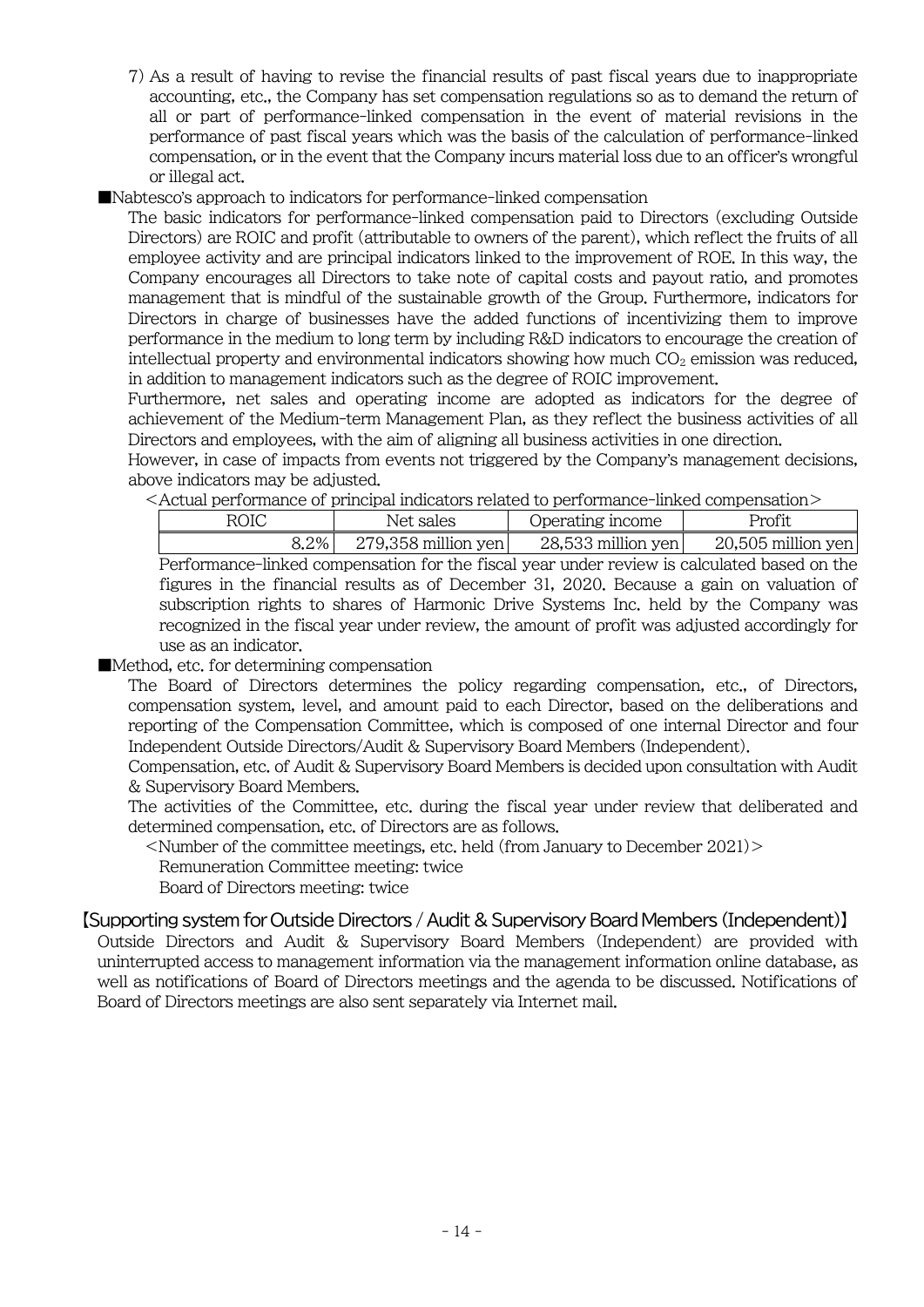【Status of the resigned Representative Director, President, etc.】

Name, etc. of Senior Advisor, Advisor, etc. who is a former Representative Director and President, etc.

| Name | Title and<br>position | <b>Responsibilities</b> | Form and conditions<br>of employment | Date of<br>resignation | Term of office |
|------|-----------------------|-------------------------|--------------------------------------|------------------------|----------------|
|      |                       |                         |                                      |                        |                |

| Total number of Senior Advisors, Advisors, |  |
|--------------------------------------------|--|
| etc. who are a former Representative       |  |
| Director and President, etc.               |  |

#### Other items

The Company formulated a resolution to abolish the advisor system at the Board of Directors meeting held on August 30, 2019.

## 2. Matters concerning functions of business execution, auditing, oversight, nomination and remuneration decisions (overview of current corporate governance system) Updated

#### "Board of Directors"

The Board of Directors formulates the Group's basic policies and strategies, makes decisions about the execution of important business matters and supervises the way business is carried out.

It shall be composed of up to ten Directors, with at least one-third of them being Independent Outside Directors. The current Board of Directors is composed of ten Directors including five Independent Outside Directors. Meetings are held at least once a month, in principle. During FY2021, fifteen meetings were held.

#### "Nomination Committee"

The Company established the Nominating Committee as a consultative body of the Board of Directors to deliberate on the nomination of candidates for Director, Audit & Supervisory Board Member, President (CEO) and Representative Director positions as well as a successor plan for the new President (CEO), etc., and to report the results to the Board of Directors. The Committee is composed of three to five members, with the majority being Independent Outside Officers to ensure the independence of the committee. The committee consists of five members including four Independent Outside Officers as detailed below as of the time of submitting this report:

Chairman: Katsuhiro Teramoto (Representative Director)

Members: Norio Uchida (Outside Director), Mari Iizuka (Outside Director), Naoko Mizukoshi (Outside Director), Tetsuro Hirai (Audit & Supervising Board Member (Independent))

During FY2021, six meetings were held.

"Remuneration Committee"

The Remuneration Committee, as a consultative body of the Board of Directors, deliberates on remuneration of the management team, etc. and reports the results to the Board of Directors. The committee shall be composed of three to five members, the majority of which shall be Independent Outside Officers to ensure the independence of the committee. The committee consists of five members including four Independent Outside Officers as detailed below as of the time of submitting this report: Chairman: Katsuhiro Teramoto (Representative Director)

Members: Mari Iizuka (Outside Director), Naoko Mizukoshi (Outside Director), Naoki Hidaka (Outside Director) and Takemi Nagasaka (Audit & Supervisory Board Member (Independent))

During FY2021, two meetings were held.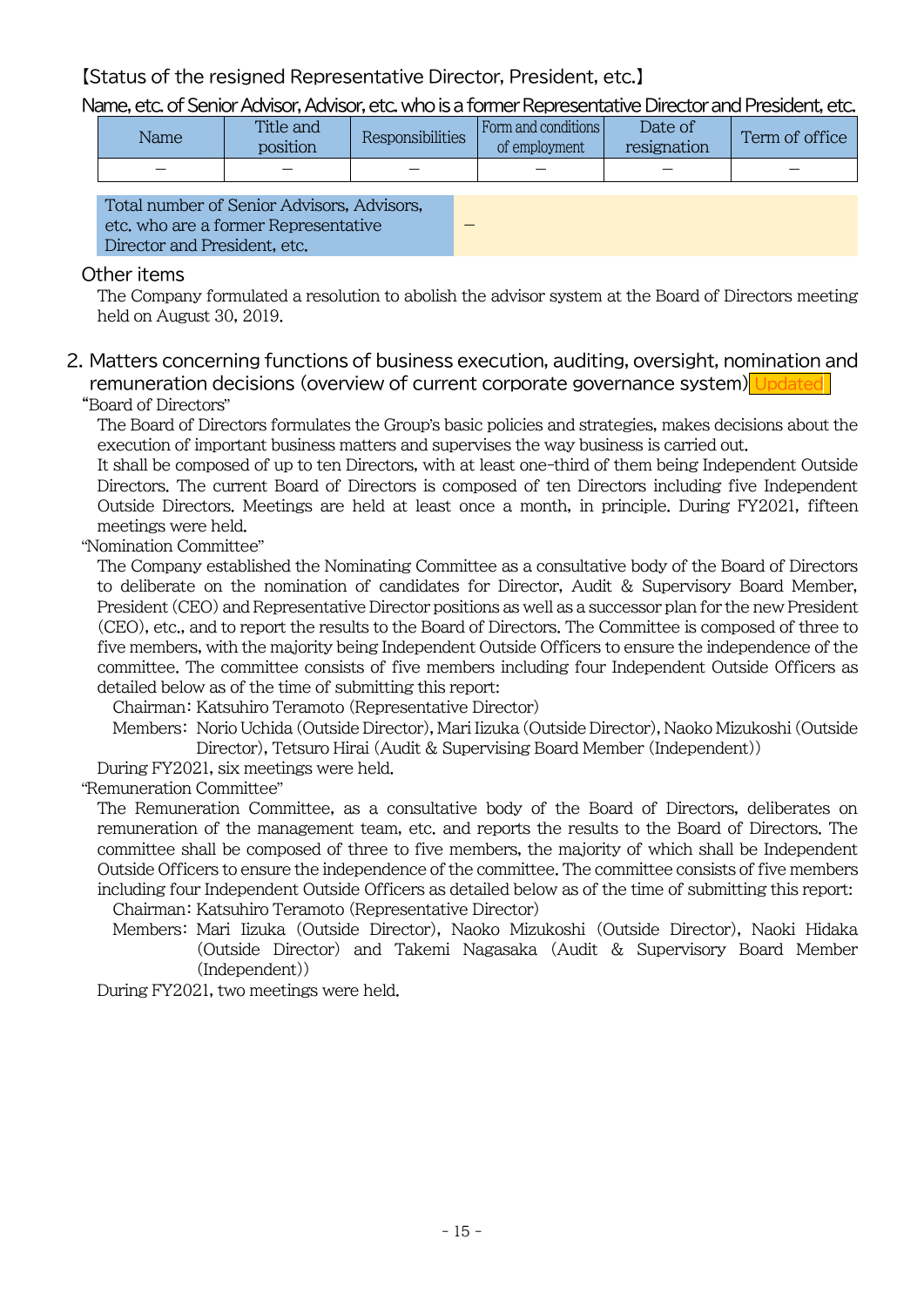"Compliance Committee"

The Compliance Committee as a consultative body of the Board of Directors establishes and revises the "Nabtesco Group Code of Ethics" and deliberates priority challenges concerning the Group's compliance system, and reports the results to the Board of Directors. The committee shall be composed of members including Independent Outside Officers and outside experts. The committee is composed as follows as of the time of submitting this report:

Chairman: Katsuhiro Teramoto (Representative Director)

Members: Atsushi Habe, Shoji Ijuin, Kazumasa Kimura, Yasuhito Nakagawa, Zenzo Sasaki (Audit & Supervisory Board Member (Independent)), and Makoto Matsuo (Partner of MOMO-O, MATSUO & NAMBA)

During FY2021, two meetings were held.

"Audit & Supervisory Board"

The Audit & Supervisory Board audits the execution of duties of the Board of Directors and prepares Audit Reports. As a way of strengthening audit functions of the Group in line with the reinforcement of the Group management, the Audit & Supervisory Board has strengthened its audit system by establishing the Group Audit & Supervisory Board, membership of which includes the Audit & Supervisory Board Members of the Group companies. The Audit & Supervisory Board shall be composed of five or less Audit & Supervisory Board Members, of whom half or more of the members shall be Audit & Supervisory Board Members (Independent). The current Audit & Supervisory Board is composed of five members including three Audit & Supervisory Board Members (Independent). During FY2021, thirteen Audit & Supervisory Board meetings and two Group Audit & Supervisory Board meetings were held.

#### "Executive Officers Committee"

A body devoted to the execution of business pursuant to the policies and strategies of the Board of Directors and under the supervision of the Board. The current Executive Officers Committee is composed of twenty two Executive Officers. During FY2021, twelve meetings were held.

#### "Management Committee"

In line with the policies decided by the Board of Directors, the Management Committee serves as the body that discusses important matters relating to execution of the Group's business and reports on results and the execution of business. It is composed of the President (CEO), the Presidents of the inhouse companies, Executive Officers of Corporate Headquarters, and Senior General Managers, etc. During FY2021, seventeen meetings were held.

#### "Business Auditing Department"

The Business Auditing Department conducts internal business audits of Corporate Headquarters, inhouse companies and Group companies. Composed of nine members, the Business Auditing Department has a basic policy to "promote effective operations and qualitative improvement of business activities in the Nabtesco Group organizations by evaluating the compliance, mechanisms and administrative systems of each operation, thereby preventing the occurrence of possible risks.

#### "Accounting Auditor"

The accounting auditor (KPMG AZSA LLC) performs accounting audits in accordance with the Companies Act and the Financial Instruments and Exchange Act. The same audit corporation has conducted audits for nineteen consecutive years, and the names of the certified public accountants who performed the accounting audit for FY2021 and the structure of assistants contributing to the auditing procedures are as follows.

<Names of certified public accountants who performed audit procedures>

Ayumu Nakajima, Designated Limited Liability Partner and Managing Partner

Takashi Inoue, Designated Limited Liability Partner and Managing Partner

<Structure of assistants contributing to the auditing procedures>

Sixteen certified public accountants and eighteen other staff members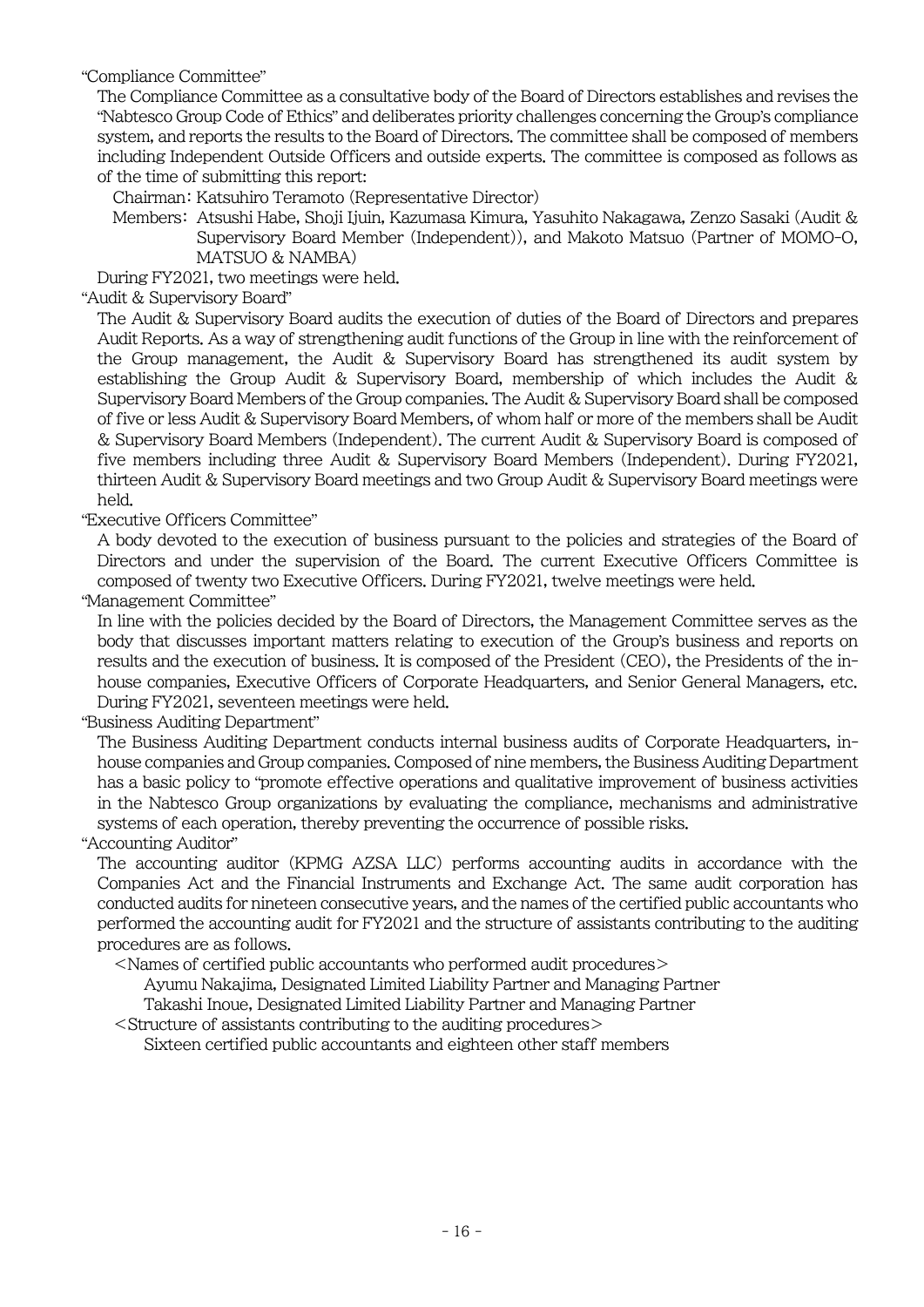#### 3. Reasons for adopting the current corporate governance system

- ・ The Company's Board of Directors specifies in the Articles of Incorporation that the term of office of a Director is one year in order to clarify the management responsibility of Directors. The Remuneration Committee, the Nominating Committee and the Compliance Committee are established as consultative bodies of the Board of Directors.
- ・ The Company has adopted the format of a "Company with an Audit & Supervisory Board" as its institutional design under the Companies Act of Japan. The Audit & Supervisory Board has established the Group Audit & Supervisory Board, which includes Audit & Supervisory Board Members of the Group companies, as a way of strengthening audit functions of the Group.
- ・ The Company has adopted as its corporate system the executive officer system, under which the business execution is intensively carried out under the policy, strategy and supervision of the Board of Directors. In the revised Articles of Incorporation effective March 27, 2018, the position of President was changed to executive officer, with the President to be appointed from among executive officers, and the position of titled Directors was abolished with the exception of the Chairman of the Board, serving as a chairperson of the Board of Directors.(Resolution of the 15th annual general meeting of shareholders held on March 27, 2018.)

By improving and reinforcing the corporate governance systems mentioned above, we will maintain expeditious decision-making and flexibility in business execution, strengthen our overall corporate governance, and clarify where responsibility lies, thus realizing efficient and transparent business management, which is considered helpful in enhancing the corporate value of the Nabtesco Group.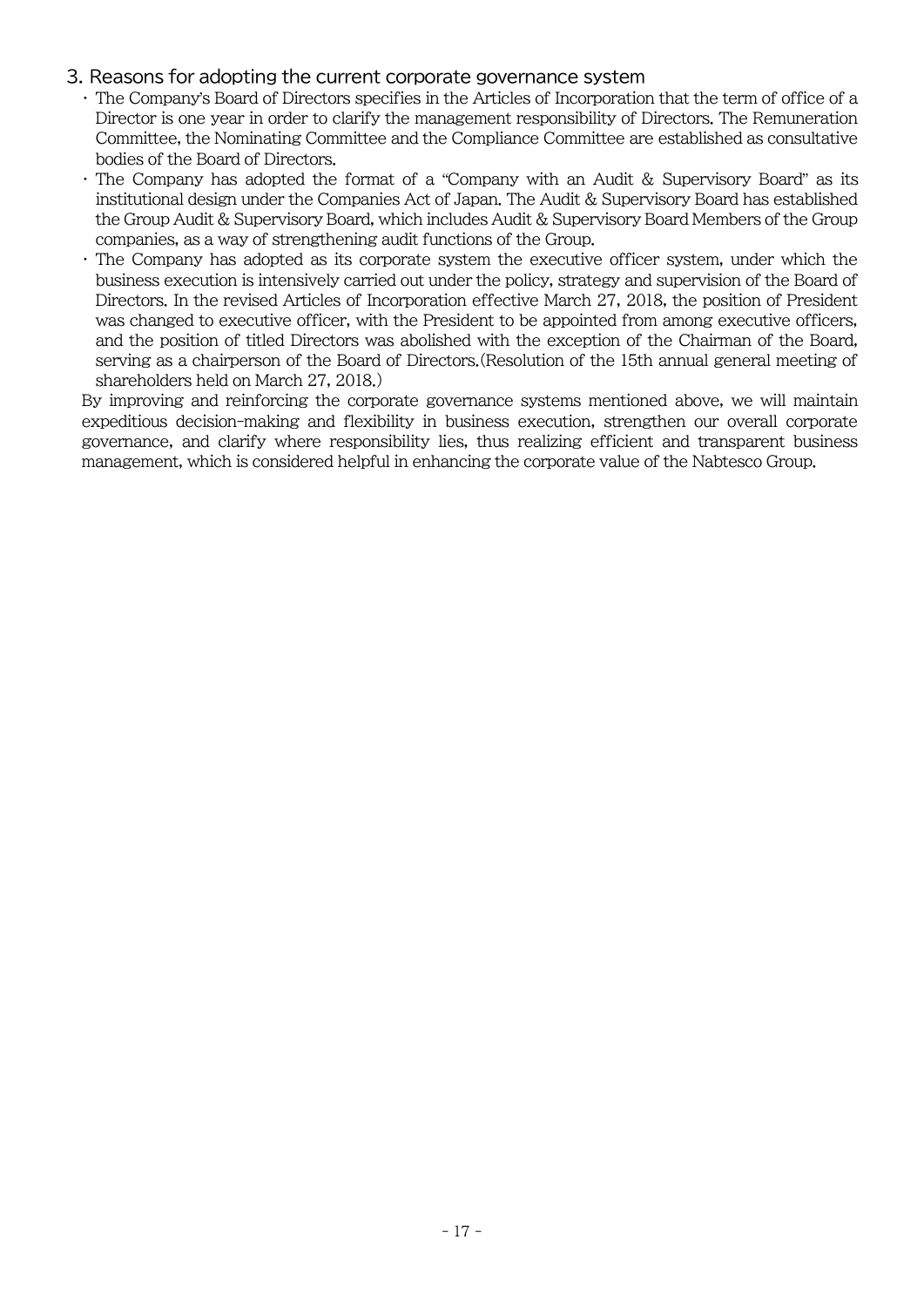## III. Implementation of measures for shareholders and other stakeholders

1. Measures to vitalize general meetings of shareholders and to ensure the smooth exercising of voting rights Updated

|                                                                                                                                                                      | Supplementary explanation                                                                                                                                                                                                                                                                                                                                                                               |
|----------------------------------------------------------------------------------------------------------------------------------------------------------------------|---------------------------------------------------------------------------------------------------------------------------------------------------------------------------------------------------------------------------------------------------------------------------------------------------------------------------------------------------------------------------------------------------------|
| Early notification of annual<br>general meeting of shareholders                                                                                                      | The notifications of the general meetings of shareholders<br>have been sent out three weeks before the meetings since<br>2007.                                                                                                                                                                                                                                                                          |
| Scheduling annual general<br>meetings of shareholders to avoid<br>the peak day                                                                                       | Our annual general meetings of shareholders are scheduled<br>on days other than the peak day. The month in which the<br>annual general meeting of shareholders is held has been<br>changed from June to March in accordance with the change in<br>our accounting closing date in fiscal 2015. This year, the<br>meeting was held on March 24, 2022.                                                     |
| Allowing exercise of voting rights<br>by electronic and magnetic means                                                                                               | A system for exercising voting rights by electronic and<br>magnetic means has been adopted since 2006.                                                                                                                                                                                                                                                                                                  |
| Participation in electronic voting<br>platform and other initiatives to<br>improve the environment for<br>institutional investors to exercise<br>their voting rights | We have participated in an electronic voting platform since<br>2007. The convocation notice (including Business Report),<br>including an English version, is posted on Nabtesco's website,<br>the stock exchange on which the Company's shares are listed<br>via the disclosure system of TDnet, and the electronic voting<br>platform four weeks before the annual general meeting of<br>shareholders. |
| Providing convocation notice<br>(summary) in English                                                                                                                 | The reference document attached to the notice of convocation<br>has been posted on our website in English since 2012.<br>Additionally, we have also posted on our website some parts<br>of our business reports and consolidated financial statements<br>in English since 2016.                                                                                                                         |

## 2. IR activities Updated

|                                                                           | Supplementary explanation                                                                                                                                                                                                                                             | Explanation by<br>the representative<br>in person |
|---------------------------------------------------------------------------|-----------------------------------------------------------------------------------------------------------------------------------------------------------------------------------------------------------------------------------------------------------------------|---------------------------------------------------|
| Preparation and publication<br>of a disclosure policy                     | The basic policy on IR information disclosure is<br>posted on Nabtesco's website.                                                                                                                                                                                     |                                                   |
| Regular investor briefings<br>for analysts and institutional<br>investors | Briefing sessions are held twice a year after<br>announcing the six-month and full-year results.                                                                                                                                                                      | Yes                                               |
| Regular investor briefings<br>for overseas investors                      | In FY2021, we held online and video conferences with<br>investors in Europe, the US, and Asia.                                                                                                                                                                        | <b>Yes</b>                                        |
| Posting IR materials on<br>website                                        | Financial reports, securities reports, news releases,<br>and integrated reports are posted on Nabtesco's<br>website.                                                                                                                                                  |                                                   |
| Establishment of department<br>(manager) in charge of IR                  | The unit of the General Administration Department<br>that had been in charge of CSR and IR activities was<br>reorganized into a newly established department, the<br>Corporate Communication Department, in January<br>2018 for active promotion of those activities. |                                                   |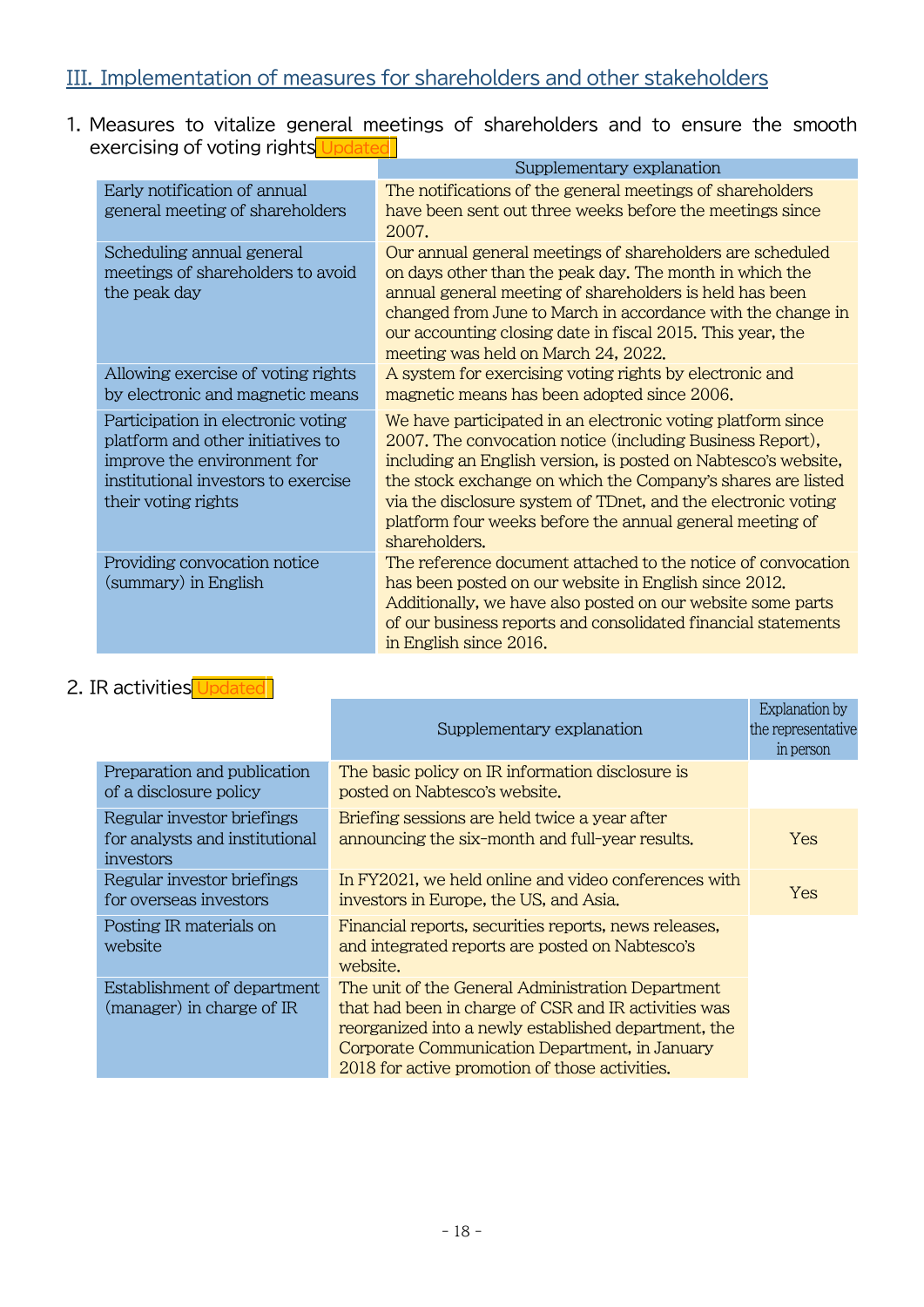# 3. Measures for respecting the position of stakeholders Updated

|                                                                                                                                                     | Supplementary explanation                                                                                                                                                                                                                                                                                                                                                                                                                                                                                                                                                                                                                                                                                                                                                                                                                                                                                                                                                                                                                                                                                                                                                                                                                                                                                                                                                                                                                                                                                                                               |
|-----------------------------------------------------------------------------------------------------------------------------------------------------|---------------------------------------------------------------------------------------------------------------------------------------------------------------------------------------------------------------------------------------------------------------------------------------------------------------------------------------------------------------------------------------------------------------------------------------------------------------------------------------------------------------------------------------------------------------------------------------------------------------------------------------------------------------------------------------------------------------------------------------------------------------------------------------------------------------------------------------------------------------------------------------------------------------------------------------------------------------------------------------------------------------------------------------------------------------------------------------------------------------------------------------------------------------------------------------------------------------------------------------------------------------------------------------------------------------------------------------------------------------------------------------------------------------------------------------------------------------------------------------------------------------------------------------------------------|
| Stipulation of internal rules for<br>respecting the position of<br>stakeholders<br>Implementation of environmental<br>protection and CSR activities | We have established The Nabtesco Way, which is composed of<br>the Corporate Philosophy and Our Promises as well as the<br>Action Guidelines, as a common set of principles applying to<br>all employees in the performance of their duties and decision-<br>making, and the Nabtesco Group Code of Ethics.<br>In 2016, the Nabtesco Group established the CSR Committee<br>as an organization that oversees all of its CSR activities under<br>the direct control of the CEO, and formulated the Nabtesco<br>Group's CSR Basic Policy. Since then, the Group has been<br>strategically implementing measures to solve the CSR issues<br>that are important for Nabtesco and its stakeholders based on<br>the Policy, which clearly states that the Group is committed to<br>fulfilling its corporate social responsibility to meet its<br>stakeholders' expectations and requests. In 2021, the Group<br>reviewed its material CSR issues ("CSR materiality") and<br>newly specified its material management issues<br>("Management materiality"). It will systematically conduct<br>activities for the material management issues toward<br>achieving its long-term vision and contributing to the<br>attainment of the SDGs.<br>In its effort to address environmental issues including climate<br>change and foster environmental management based on its<br>management materiality, the Nabtesco Group is working to<br>reduce its greenhouse gas emissions and promoting energy-<br>saving activities on a Group-wide basis. It has introduced the |
| Formulation of policies on the<br>provision of information to                                                                                       | energy-saving awards program, the energy-saving product<br>certification program and the environmental contribution<br>measurement program as incentive programs for<br>environmental protection, and is also fostering the use of solar<br>power generation systems. The Group is thus steadily working<br>to reduce its greenhouse gas emissions while quantitatively<br>monitoring the progress and effects of the activities<br>conducted to this end across the Group. In 2019, the Group<br>expressed its support for the recommendations made by the<br>Task Force on Climate-related Financial Disclosure (TCFD)<br>and has since been measuring and disclosing the financial<br>impact caused by the risks and opportunities arising from<br>climate change. Also, the Group is committed to fulfilling its<br>social responsibility through manufacturing while<br>implementing multifaceted initiatives, including those for zero<br>emissions and water resource conservation.<br>The Insider Information Management Standards and the<br>Guidelines on Information Disclosure for Public Relations and                                                                                                                                                                                                                                                                                                                                                                                                                                     |
| stakeholders                                                                                                                                        | IR have been established.                                                                                                                                                                                                                                                                                                                                                                                                                                                                                                                                                                                                                                                                                                                                                                                                                                                                                                                                                                                                                                                                                                                                                                                                                                                                                                                                                                                                                                                                                                                               |
|                                                                                                                                                     |                                                                                                                                                                                                                                                                                                                                                                                                                                                                                                                                                                                                                                                                                                                                                                                                                                                                                                                                                                                                                                                                                                                                                                                                                                                                                                                                                                                                                                                                                                                                                         |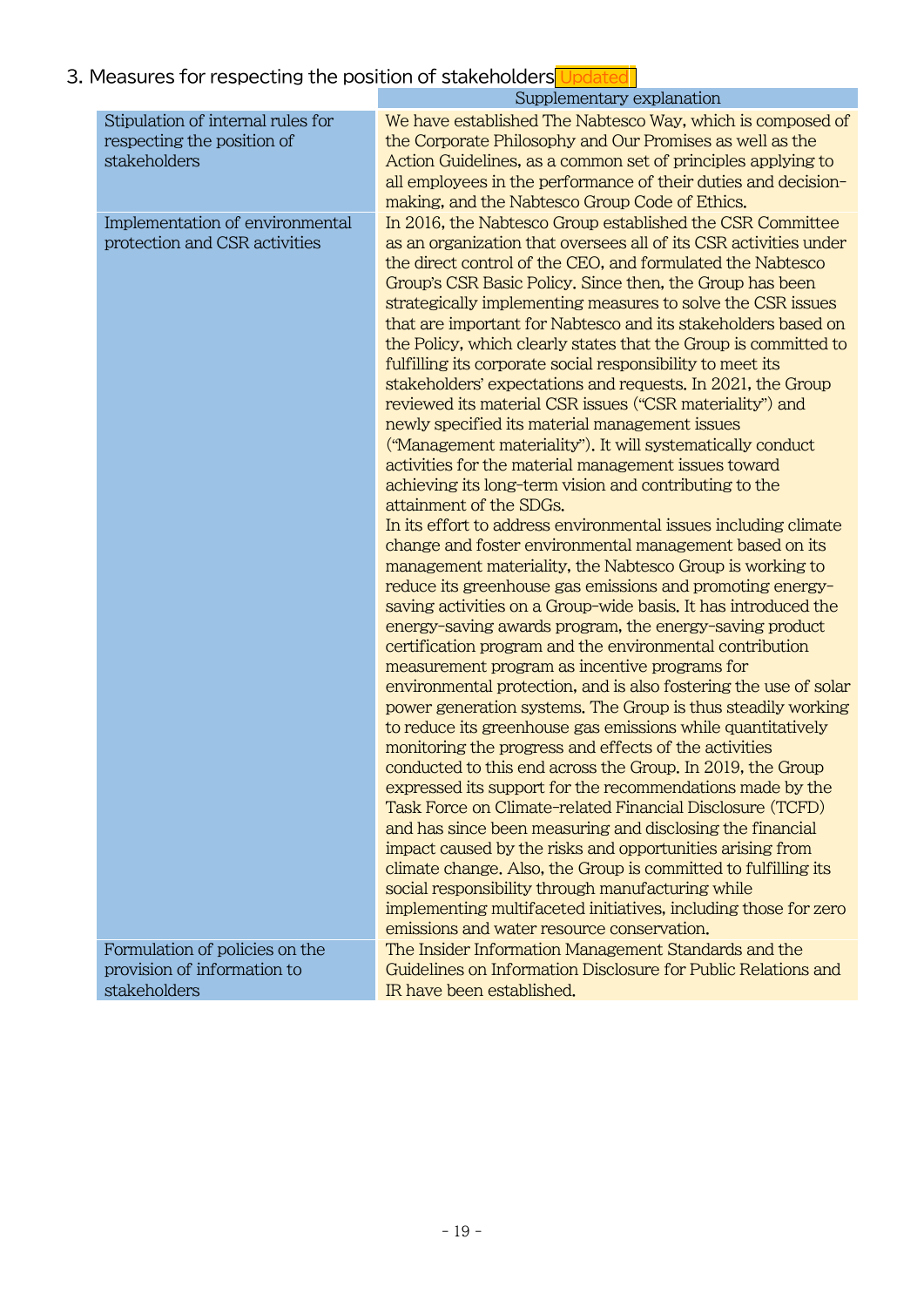### 1. Basic views on the internal control system and progress of system development

The Chief Executive Officer (CEO) shall be the top executive responsible for the promotion of internal control.

The Board of Directors shall examine the maintenance of internal control systems on a continual basis in line with changes in the business environment and social needs, revisions to laws and regulations, risk diversification and other factors, and shall conduct a review yearly and whenever else necessary.

- 1. The System to ensure that Directors, Executive Officers and employees perform their duties in compliance with laws and the Articles of Incorporation
	- (1) Directors, Executive Officers and employees shall comply with the Nabtesco Way and the Nabtesco Group Code of Ethics as the basis of appropriate and fair business activities, shall behave in accordance with social norms/ethics as members of society, and shall endeavor to establish and maintain a sound corporate culture.
	- (2) (The Board of) Directors and Executive Officers shall make proper decisions on important management matters stipulated in laws and regulations, the Articles of Incorporation, the Board of Directors' rules, the Responsibility and Authority Regulations, etc.
	- (3) Executive Directors and Executive Officers shall perform their respectively delegated duties in accordance with proper decisions by the Board of Directors, and shall report on the execution of their duties to the Board of Directors. Should a Director or an Executive Officer have any doubts on whether the execution of the duties by himself/herself or other Directors/Executive Officers are in compliance with laws and regulations and the Articles of Incorporation, the Director or the Executive Officer shall report these doubts to the Board of Directors and Audit & Supervisory Board Members (or the Audit & Supervisory Board).
	- (4) Directors, Executive Officers and employees shall ensure the rationality, adequacy and legality of their decisions by actively and thoroughly hearing the expert opinions of expert staff members of the Head Office and/or outside experts during decision-making and performance of duties.
	- (5) The Board of Directors shall make use of the multifaceted and impartial advice provided by Outside Directors and Audit & Supervisory Board Members (Independent) to make appropriate decisions.
	- (6) In order to promote the compliance of the Group, the Compliance Committee shall be set up as an advisory body of the Board of Directors. The Committee shall deliberate important matters, etc. concerning compliance and report to the Board of Directors.
	- (7) To assist the CEO in promoting compliance, organizations responsible for promoting compliance shall be set up to review compliance systems in accordance with social conditions, revision of laws, etc., and to provide training on compliance to Directors, Executive Officers and employees.
	- (8) Directors, Executive Officers and employees shall be obliged to report any misconduct within the Group, and a corporate ethics hotline shall be established and operated as one of the methods to achieve this. The person who used this corporate ethics hotline will not be treated unfavorably on the grounds of having made such reports.
	- (9) To ensure the adequacy of financial reports, an internal control system over financial reports and a system to evaluate its validity shall be developed and operated.
- 2. The System for storing and managing information on the performance of duties by Directors and Executive Officers
	- (1) Directors and Executive Officers shall properly prepare, store and manage the following information (in written form or on electromagnetic record; the same applies hereinafter) on the performance of their duties in keeping with their respective duties and in accordance with laws and company regulations.
		- ① Minutes of general shareholders' meetings and related documentation
		- ② Minutes of Board of Directors' meetings and related documentation
		- ③ Records of the proceedings at other important meetings hosted by Directors or Executive Officers (e.g., Management Committee meetings) and related documentation
		- ④ Notices of decisions made by Directors or Executive Officers, and appended documentation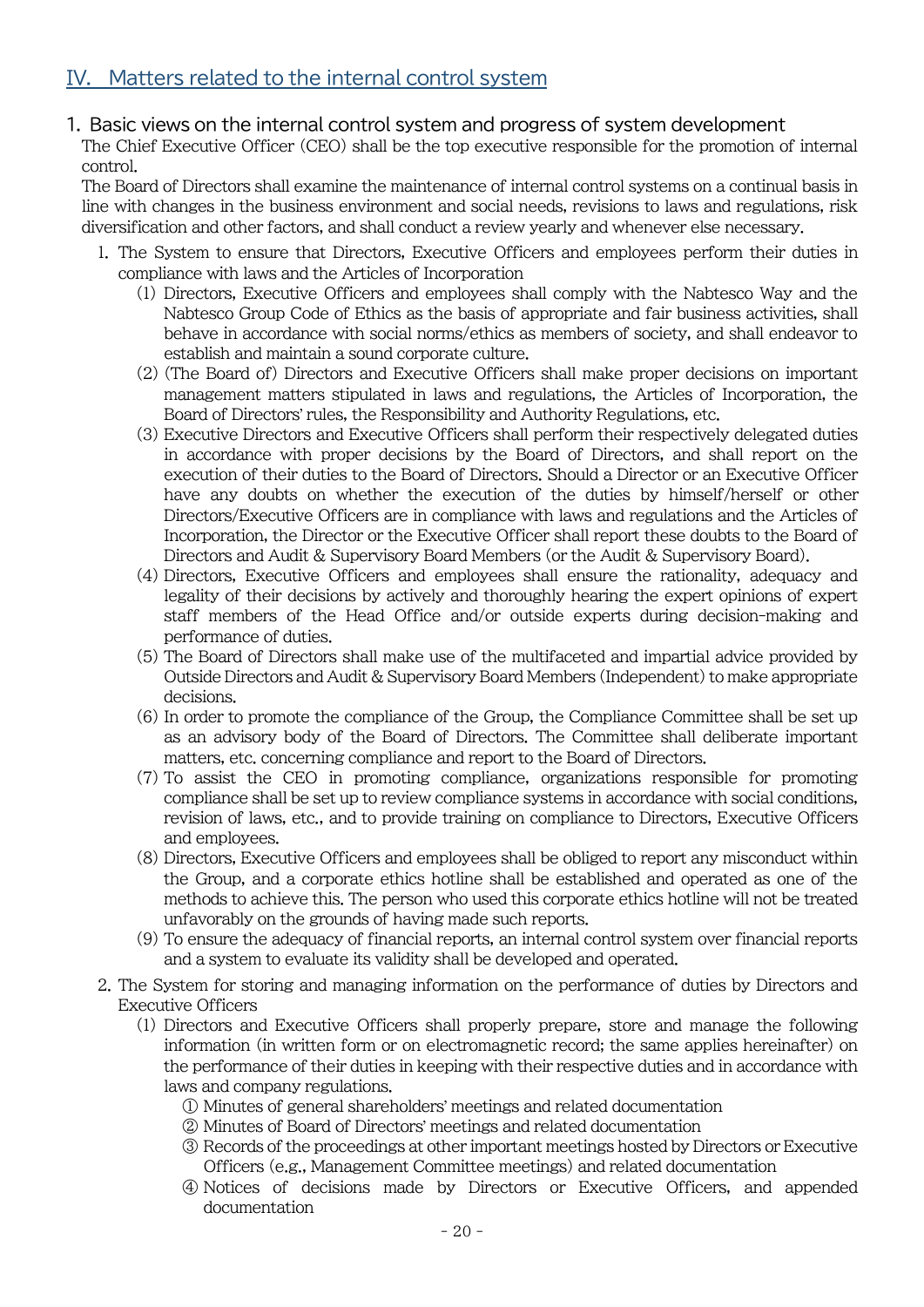- ⑤ Other important documentation related to Directors' and Executive Officers' performance of their duties
- (2) The parties responsible for the preparation, storage and management of the information set forth in (1) above shall be the chairmen of the respective meetings or a separately assigned Director, decision-maker, or the Director or the Executive Officer responsible for performing the duties in question.
- (3) Efforts shall be made to establish and continually strengthen and improve adequate security for electromagnetic records to combat the risks of unauthorized disclosure posed by the increasing sophistication of information technology.
- 3. The Regulations and other systems for managing the risk of loss.
	- (1) The system shall be developed so that a scheme shall be put in place to ensure that profits and losses, asset efficiency, quality issues, accidents, and other matters concerning the execution of operations are reported to the Board of Directors in a suitable and timely fashion, and to ensure that Directors and employees who became aware of matters that could have a seriously adverse impact on Nabtesco and its Group report these promptly and precisely to (the Board of) Directors, and efforts shall be made to discover risks early so as to minimize losses.
	- (2) To manage various risks and prevent losses with regard to business activities of Nabtesco and its Group, the Risk Management Committee, Group Quality & PL (Product Liability) Committee, Group ESH (Environment, Safety and Health) Committee, etc., shall be established as crossgroup organizations, and the rules for information security and business continuity plan at the time of a critical accident and disaster, and other relevant company regulations shall be established.
	- (3) Risk management shall be conducted while ensuring rationality, adequacy and legality of decision-making through deliberation on the performance of important matters concerning the execution of operations by the Board of Directors and Management Committee and compliance with, and thoroughgoing implementation of, the Responsibility and Authority Regulations.
	- (4) Reporting requirements in the event of accidents, disasters or critical quality problems and other events that may have serious adverse effects on the Group's business performance, financial condition and credibility shall be set forth within company regulations, and steps shall be taken to ensure that information is promptly and suitably conveyed and that contingency measures are implemented during emergencies in accordance with these regulations.
	- (5) Expert members of the Head Office, particularly in the Business Auditing Department, shall conduct cross-organizational audits of operational risk management, and shall offer necessary and appropriate advice with regard to operational improvements.
- 4. The System to ensure that Directors and Executive Officers perform their duties efficiently
	- (1) The necessary organizations shall be formed to ensure that Directors and Executive Officers perform their duties efficiently, and the respective responsibilities of these organizations shall be stipulated. Responsibility for operations shall be divided among Executive Directors and Executive Officers in accordance with Board of Directors' resolutions, and Executive Directors and Executive Officers shall perform their duties in keeping with these divisions of responsibility.
	- (2) A company shall be established as a strategic business unit. Each company shall perform operations in accordance with the Responsibility and Authority Regulations and report on the same.
	- (3) Efforts shall be made to ensure the suitability and efficiency of decision-making by the Board of Directors with regard to the performance of operations to be submitted for consideration to the Board of Directors by having the Management Committee conduct preliminary examinations to clarify the points of issue before passing the matter on to the Board of Directors.
- 5. The System to ensure the suitability of operations by the Company and the Group
	- (1) All principles and policies for internal control shall be applied to the whole Nabtesco Group, and efforts shall be made to disseminate and standardize these throughout the Group as a whole.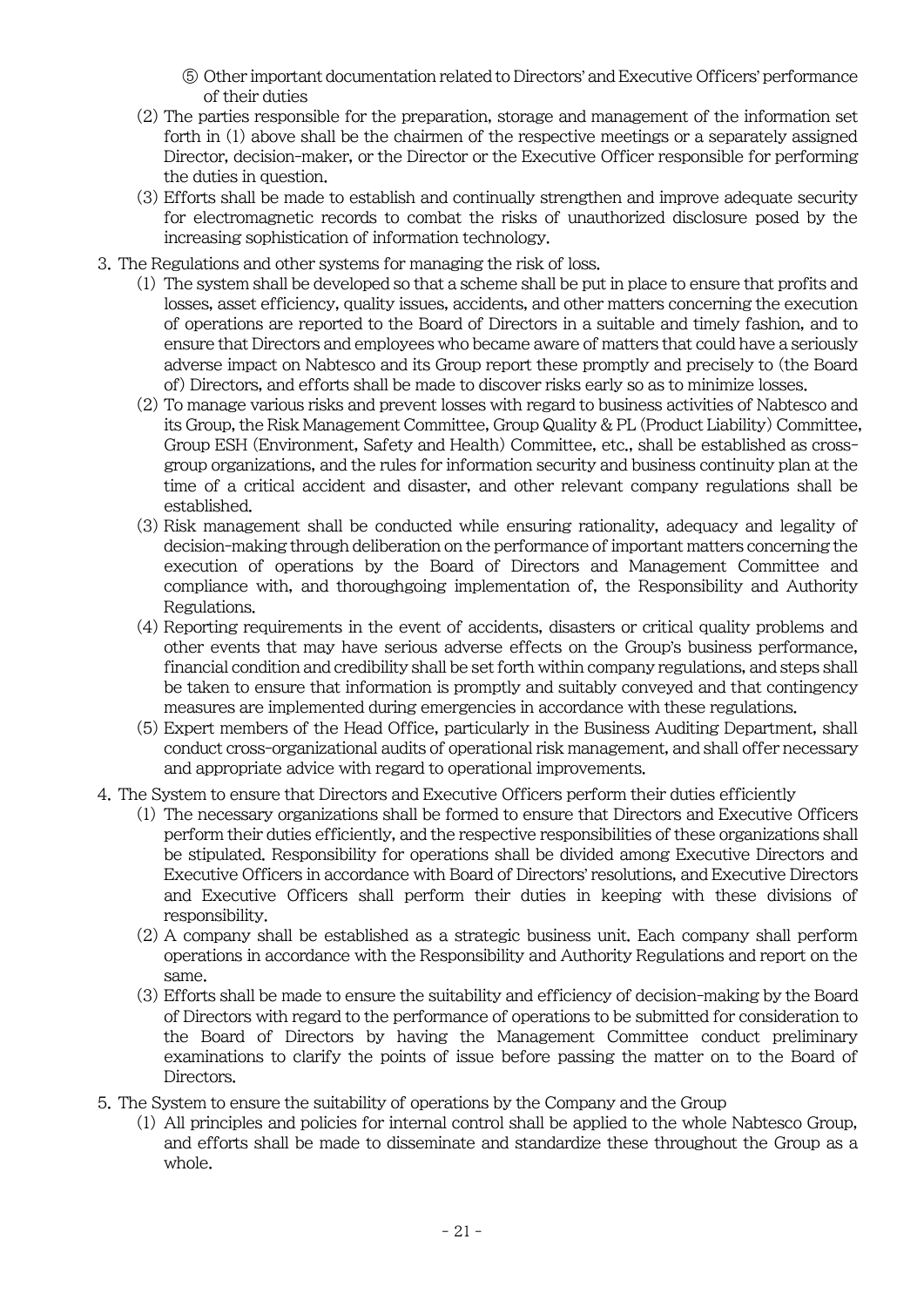- (2) Group Companies Management Regulations shall be established to stipulate management classifications and management items for subsidiaries, and the Responsibility and Authority Regulations shall be set up, taking into account the scale and importance (impact onto the Group) of subsidiaries as well as their autonomy. Furthermore, a system shall be developed so that subsidiaries shall report their important matters with regard to the performance of operations to the Company.
- (3) Efforts shall be made to improve the suitability and efficiency of business operations at subsidiaries as well as to make qualitative improvements to financial reports by adopting a fully-consolidated basis and appropriately reflecting the performance of all subsidiaries into the consolidated performance of the company and by conducting performance assessment of the management of companies on a consolidated basis.
- (4) Efforts shall be made to dispatch its personnel as Directors and Audit & Supervisory Board Members to subsidiaries from the Company to ensure more suitable decision-making and performance of operations and to homogenize and improve audits of subsidiaries through the Group Audit & Supervisory Board.
- (5) Internal audits of subsidiaries shall be performed by our Business Auditing Department. Advice regarding improvements shall be provided as necessary and appropriate as part of these audits.
- (6) Efforts shall be made to thoroughly communicate the Nabtesco Group Code of Ethics to subsidiaries and to develop and strengthen compliance systems at subsidiaries by means of training on compliance and information sharing.
- 6. Items on employees to support Audit & Supervisory Board Member ("support personnel"), when Audit & Supervisory Board Members requested to assign employees to support Audit & Supervisory Board Members
	- (1) Should Audit & Supervisory Board Members (or Audit & Supervisory Board) request that support personnel be assigned, the appropriate personnel shall be promptly secured after preliminary discussions with Audit & Supervisory Board Member (or Audit & Supervisory Board).
	- (2) To ensure the independence of support personnel from Directors, reassignments and evaluations of these support personnel shall be made only after prior consultation with Audit & Supervisory Board Member (or Audit & Supervisory Board).
	- (3) Support personnel shall be subject to the instructions and orders of Audit & Supervisory Board Member (or Audit & Supervisory Board) in engaging in such support tasks.
- 7. The System enabling Directors, Executive Officers and employees to report to Audit & Supervisory Board Member; other systems for reporting to Audit & Supervisory Board Member
	- (1) Directors aware of matters that could have a seriously adverse impact on the Company and its Group shall immediately report these to Audit & Supervisory Board Member (or Audit & Supervisory Board).
	- (2) Directors, Executive Officers and employees shall respond promptly and appropriately to requests by Audit & Supervisory Board Member for reports on the Company's business or for cooperation in investigating the status of the Company's operations and assets.
	- (3) With the aim of enhancing cooperation between Audit & Supervisory Board Members and the Business Auditing Department, consultations and exchange of information and views concerning audits shall be carried out through the Audit Council, etc. Furthermore, Group Audit & Supervisory Board shall conduct consultations and report and exchange views with Audit & Supervisory Board Members and Audit & Supervisory Board Members of subsidiaries with regard to audits.
	- (4) The departments associated with internal control shall periodically report on the development and operation status of the internal control system (including reports from Directors and employees, etc. of subsidiaries to the relevant departments) to Audit & Supervisory Board Members.
	- (5) Information on "Audit & Supervisory Board Member's Hotline" established by Audit & Supervisory Board shall be noticed to Directors, Executive Officers and employees.
	- (6) The person who reported the relevant matter to an Audit & Supervisory Board Member (including those who reported the same to "Audit & Supervisory Board Member's Hotline") will not be treated unfavorably on the grounds of having made such reports.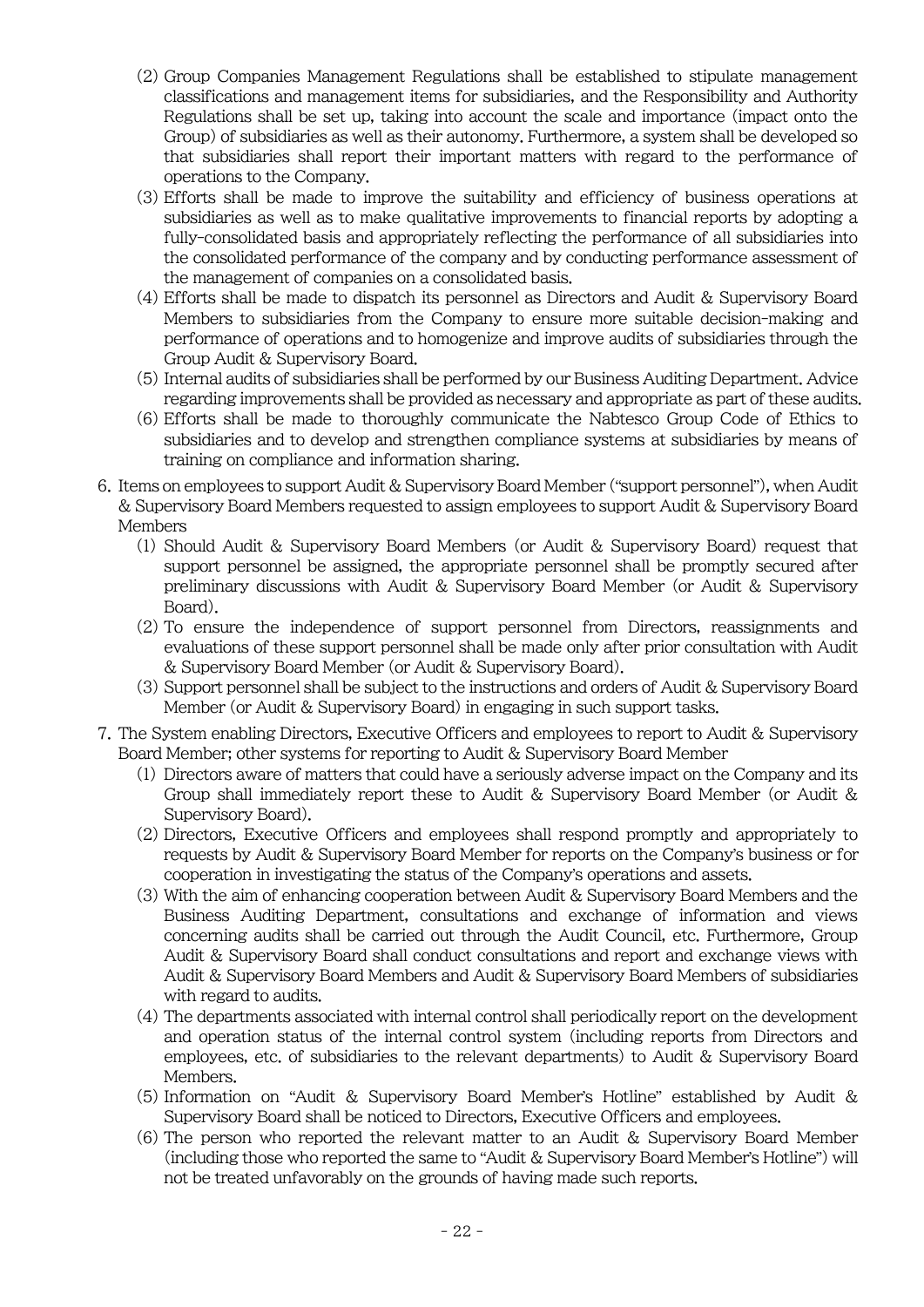- 8. The Systems to ensure that audits by Audit & Supervisory Board Members are carried out effectively
	- (1) A certain amount of the budget shall be set yearly for paying expenses, etc., with respect to the performance of duties of the Audit & Supervisory Board Members. In the event that an Audit & Supervisory Board Member requests from the Company advance payment of expenses associated with the performance of their duties, the Company shall account for such expenses, etc., immediately according to laws and regulations, regardless of whether or not the expenses requested are within the budget.
	- (2) Audit & Supervisory Board Members shall be permitted to attend Management Committee meetings and all other important meetings and to view all management information, to enable themselves to implement audits and check the decision-making process on the important matters in the performance of operations, based on the information equivalent to information available to Directors.
	- (3) Audit & Supervisory Board Members may hold regular meetings to exchange views with CEO and the Representative Directors.
	- (4) Audit & Supervisory Board Members may request Executive Officers and other important employees to report on the performance of duties.
	- (5) A system shall be ensured to enable Audit & Supervisory Board Members to exchange views with financial auditor and the Accounting & Finance Department regularly and confirm the adequacy of financial reports.

#### 2. Basic views on elimination of anti-social forces and implementation status

The Nabtesco Group Code of Ethics stipulates that "We will avoid any relationship with anti-social forces, and will firmly and resolutely oppose and refuse any improper demands made by anti-social forces." In entering into agreements, clauses concerning the elimination of anti-social forces are included.

The Company designates a staff member responsible for matters related to anti-social forces within the General Administration Department, which serves as the supervisory organization. The department centrally manages information about anti-social forces, distributes the Manual on Special Anti-violence Countermeasures to all staff members of the department, and regularly provides them with external training.

Furthermore, the latest information on anti-social forces as well as advice is obtained based on strengthened collaborative relationships with the police and other special anti-violence bodies.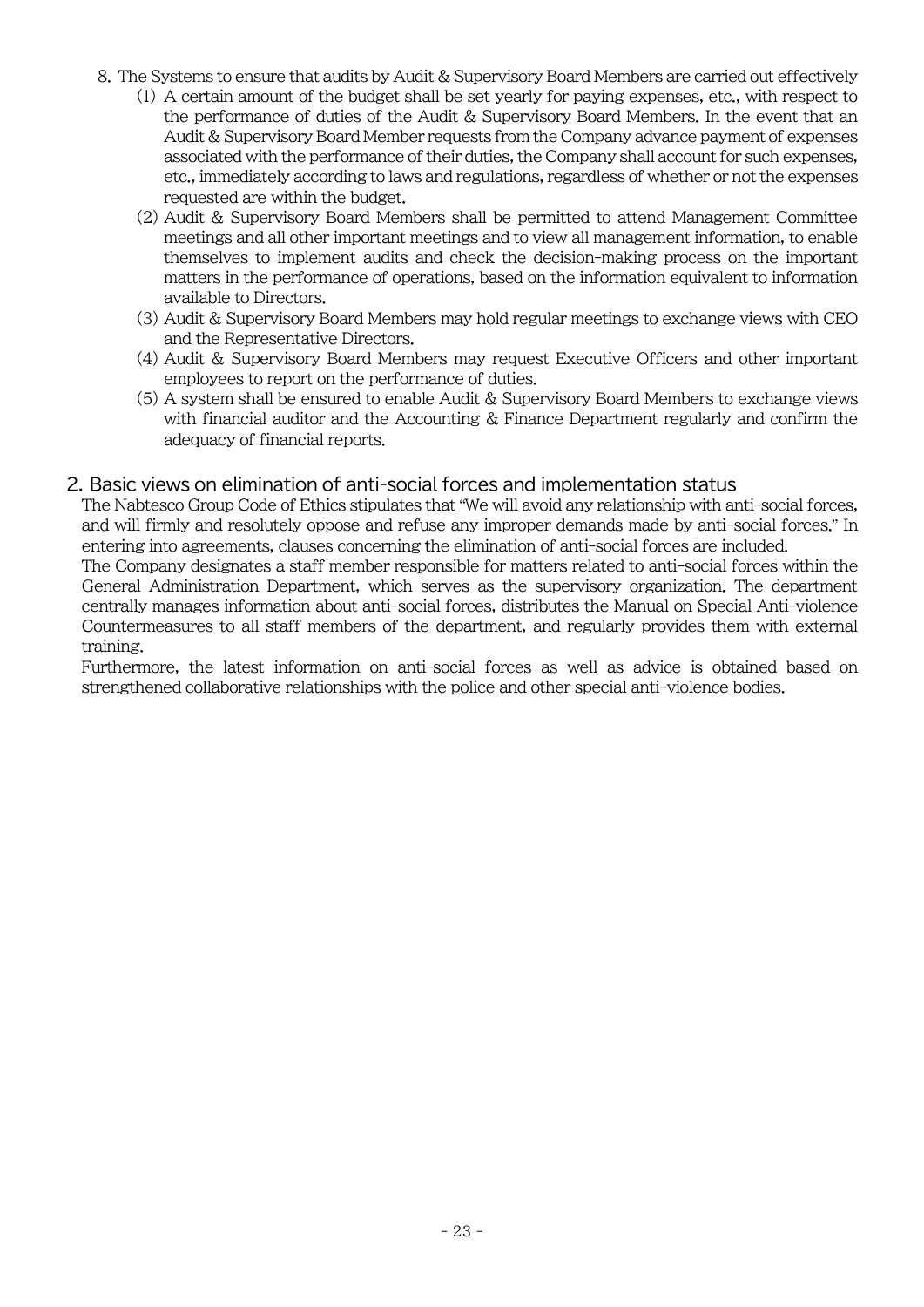## V. Others

-

1. Adoption of anti-takeover measures Adoption of anti-takeover measures None

Supplementary explanation for applicable items

#### 2. Other matters concerning corporate governance system, etc.

The Company's internal structure for timely information disclosure is as follows.

- 1. Department responsible for insider information
	- The Company has set forth the Insider Information Management Standards with the aim of appropriately managing insider information, and centrally manages information by designating the Executive Officer of the Corporate Planning and the Corporate Planning Department as the person and the organization responsible for information management, respectively.
- 2. Internal structure for information disclosure and timely information disclosure
	- The Company has set forth Information Disclosure Standards on PR and IR with the aim of smoothly implementing the "disclosure" provided in the Insider Information Management Standards and maintaining the homogeneity and impartiality of the disclosed information. It promptly discloses information by designating the General Manager of the Corporate Communication Department and the Corporate Communication Department as the person and the organization responsible for information disclosure, respectively. Information that requires prompt and timely disclosure is reported to the president by the Executive Officer of Corporate Communication, who is responsible for timely information disclosure, through predetermined communication routes and procedures.
- 3. Method for disclosing corporate information

Nabtesco releases information via TDnet established by the Tokyo Stock Exchange (TSE). Materials are distributed to the TSE's press club as necessary and, at the same time, posted on our website.